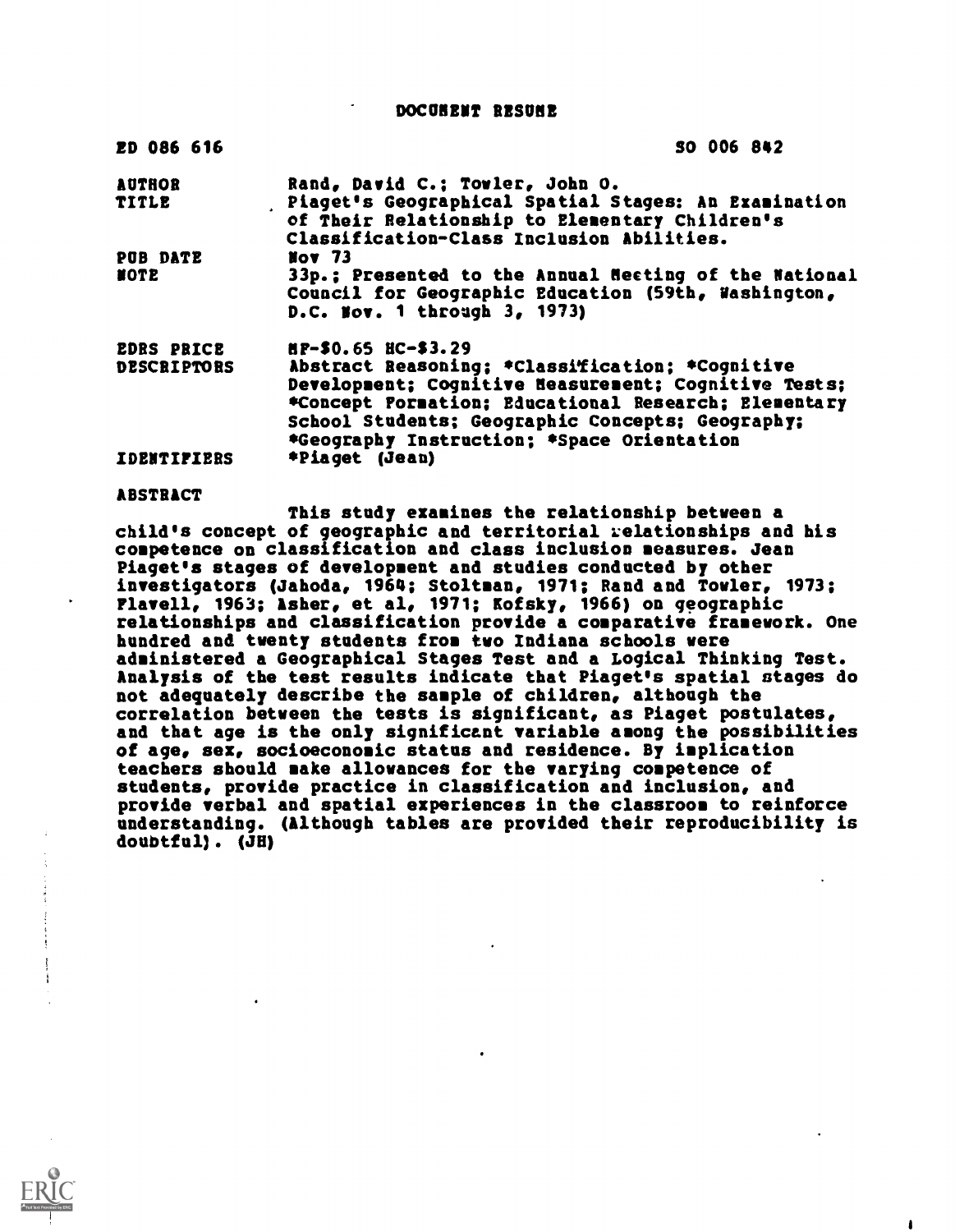### FILMED FROM BEST AVAILABLE COPY

US DEPARTMENTOF HEALTH,<br>EDUCATION & WELFARE<br>ARTICLE IN THE PERTHINE OF<br>THE PERTH PASS PRESSURE THE PERTHON<br>OF THE PERTH OF ONE OF CESSARILY REPERT<br>SEARCH CAL WATORA HEALTHINE OF<br>SEARCH CAL WATORAL HESTAINED OF<br>EDUCATION P

Piaget's Geographical Spatial Stages: An Examination of Their Relationship to Elementary Children's Classification-Class Inclusion bilities

> David C. Rand Wichita State University John O. Towler Purdue University

A Paper Presented to the Annual Meeting of the National Council for Geographic Education November, 1973 Washington, D. C.

 $\pmb{\mathsf{I}}$ 

**S** 1938005 ٠

 $\cdot$ 

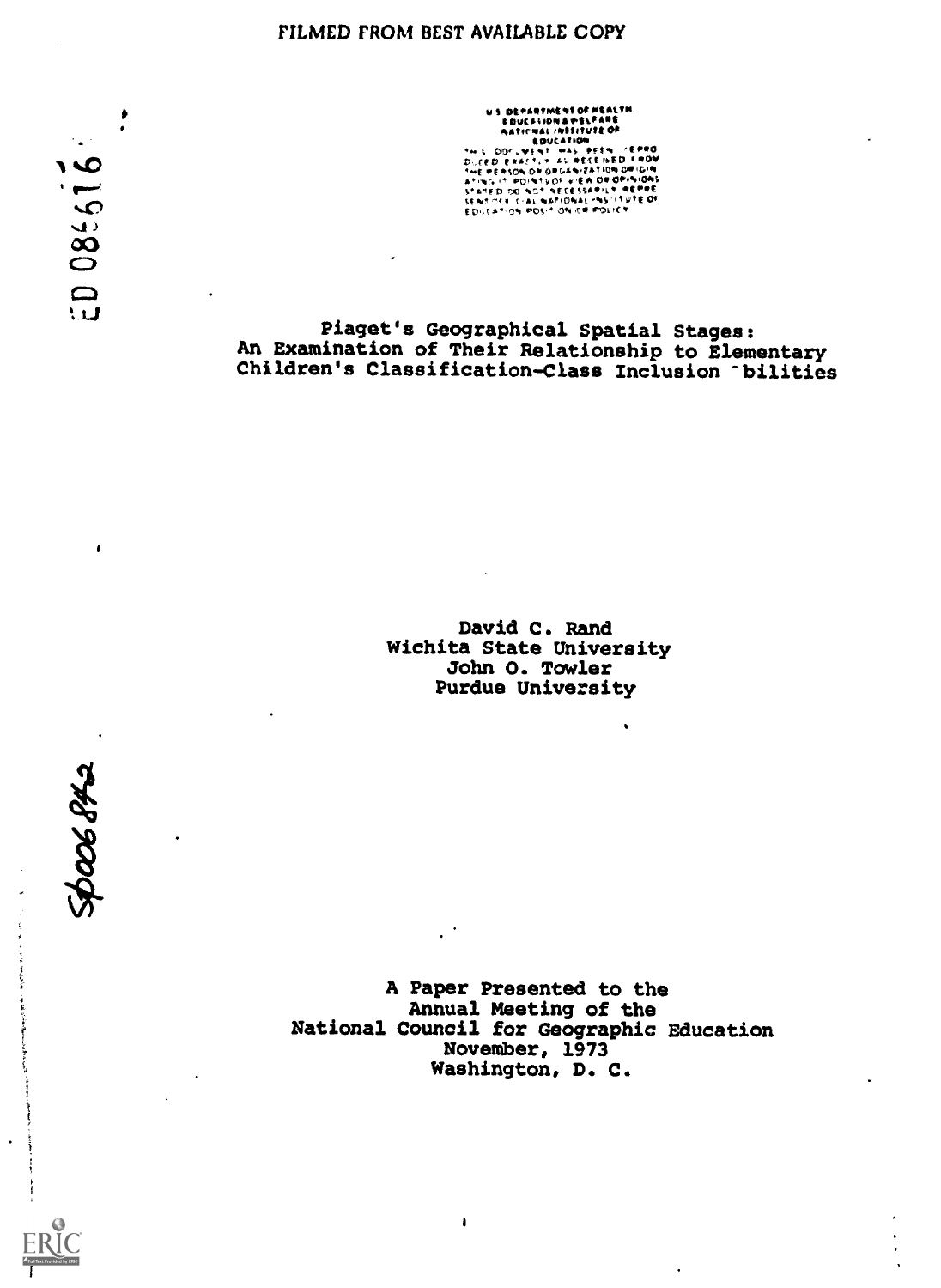The developmental theories of Jean Piaget have been of great interest to educators and psychologists since they have been concerned with examining the course of a child's cognitive growth. While Piaget has examined such wide areas of cognitive development as reasoning, judgement, and logical thought processes, he has continually used what have been traditionally thought of as school subject areas to explain and clarify his cognitive developmental theories. It is one of these areas that this paper examines, that of the child's knowledge of geography and geographic relationships. In addition, this paper also seeks to examine the relationship between general classification-class inclusion abilities on the part of the child with those more specialized geographic classification and class inclusion abilities.

Piaget (1928, 1951) proposed a spatial stages theory which attempts to explain how the child is gradually able to comprehend the various geographical units in which he lives, and to gradually integrate those units into a logically correct and consistent hierarchy. When reporting the results of inquiries about the nationality conceptions of Swiss children, Piaget soon found that  $\blacksquare$ when children were asked about their city, state, and nation, they exhibited marked pecularities and appeared to pass through rather distinct developmental stages. In the first stages, all the territories, regardless of actual size, are of approximately equal magnitude in the children's eyes. Further, the territories of town, canton, and national state are mutually exclusive, and no one 1 territory is singled out. Piaget also noted that children at stage one, up through approximately age seven, usually had no real idea of the territory in which they lived. Often they had only the vaguest notions about their own city. .

1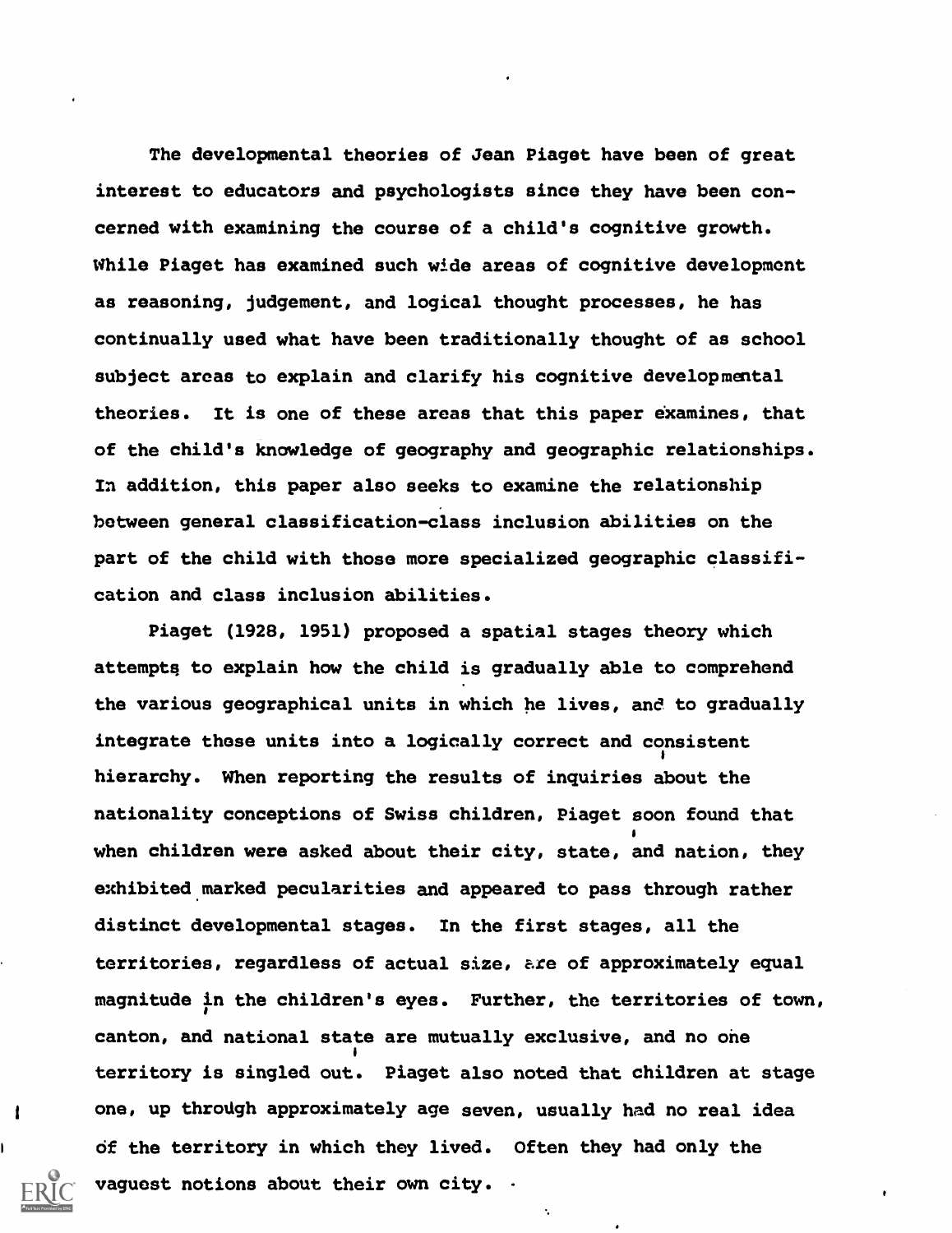Stage two children, ages 8-9, were distinguished by the ability of the child to correctly represent Geneva as a smaller circle inside of a larger circle representing Switzerland. This was a further stage in the process of dccentration, which Piaget had described as a moving outward from the center. However, while Piaget noted that the child could now often express the verbal formula that city is included in state, and could often demonstrate this arrangement spatially when requested to do so, he appeared not to understand that one could be logically included in the other. The child did not understand that a part which is fitted into the whole does actually form part of the whole. Piaget speculated that while the decentration and integration of territories was indeed underway in these children, it was a transition stage which could, and did, cover a multitude of misconceptions.

During the third stage, which Piaget placed at about ages 10-11 and onwald, the child understood the correct territorial and logical relationships and was able to synthesize them correctly. It is in this stage that the notion of homeland or nation became a reality in the child's mind. Stage three then was marked by the child's ability to decenter territory to the national level so that the correct inclusion relationship between city, canton, and nation is realized both territorially and logically. The child was able to demonstrate this relationship spatially, by means of correct placement of circles, as well as to justify the relationship of the circles verbally.

Other examiners have also investigated Piaget's notions of spatial stages in children, and have attempted to apply Piaget's findings to other samples of children. Jahoda (1964) attempted

-2-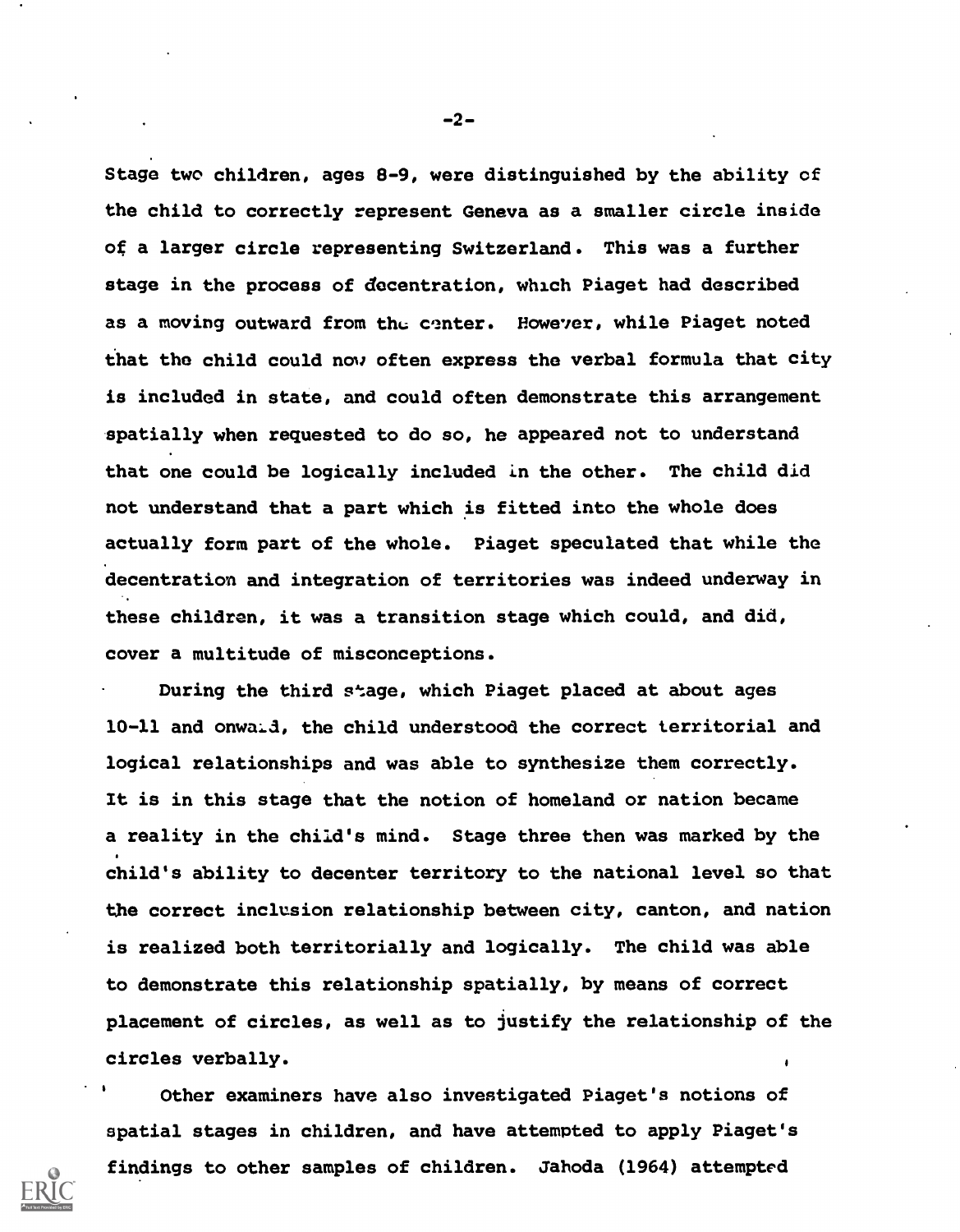a replication study using Scottish children between the ages of six and eleven years from two socioeconomic classes in the city of Glasgow. While Johoda felt that there was general agreement with Piaget's hypothesis, he also found variance in several areas. Jahoda noted a gross deficiency of his Glasgow children in Piaget's stage two. Further, almost one-quarter of Jahoda's children had to be excluded from Piaget's stages since they did not fit Piaget's descriptions of those stages. Jahoda suggested that what had occurred wan that Piaget had relied much more heavily upon the children's responses to questions of nationality than spatial placement in assigning children to stages. Jahoda suggested that the comprehension of spatial relations does not necessarily precede that of nationality relations. Jahoda suggested that if a composite of children's abilities on both verbal and spatial understanding were used, a wide variance would be noted from Piaget's stages.

Jahoda also systematically introduced the variable of socioeconomic status into his study and found wide differences between the rate of progression through the stages for both of his socioeconomic groups. Scottish children in general seemed to lag behind the norms proposed by Piaget, and working class children progressed more slowly through the stages than did middle class children.

Stoltman (1971) also attempted to verify Piaget and Jahoda's results using a sample of American children. In addition, Stoltman introduced the additional variables of race and rural-urban residence. Stoltman also found wide variance from Piaget's stages. Stoltman constructed hypothetically expected frequencies which wuld be expected based upon Piaget's theoretical descriptions of

-3-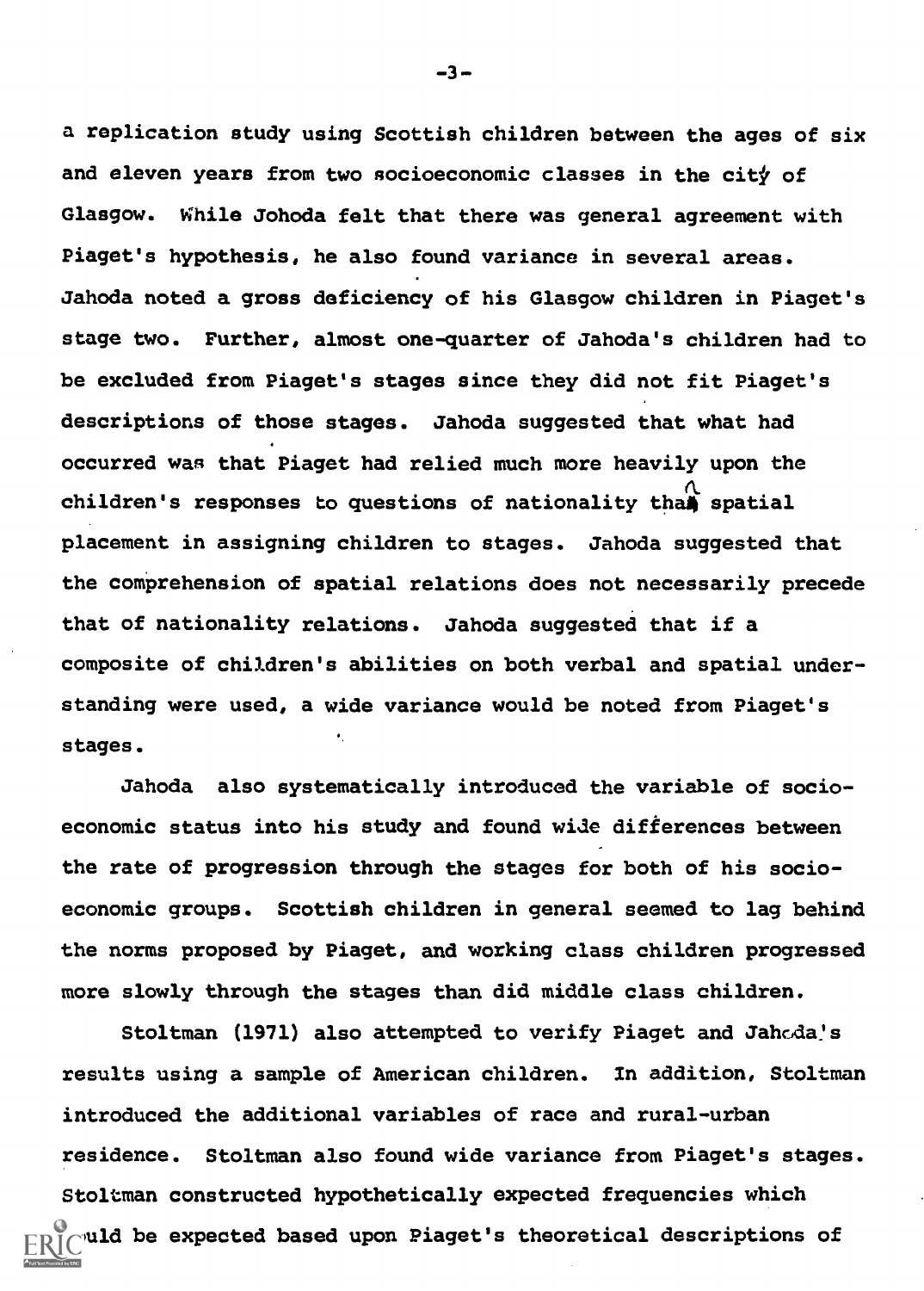his stages, and found that his observed frequencies of children's responses were significantly different form the theoretically expected frequencies with the American children decentering at a lesser rate than was theorized. The American children, like the Scottish children, progressed more slowly through the stages than did Piaget's sample.

Like Jahoda, Stoltman also found significant sociocconomic differences with lower socioeconomic children progressing through the stages more slowly than their middle class counterparts.

Stoltman also found differences between races, with black children progressing through the stages more slowly than white children. However, Jahoda attributed much of this effect to the overlap between social class and racd, since most of the black subjects were included in the lower socioeconomic classes. Stoltman reported no significant difference between children from different residential areas but noted that this contradicted most of the previous research on urban-rural residence.

Rand and Towler (1973) 'also examined a large sample of American children on several Piagetian territorial tasks, and concluded that while age-stage relationships appeared to be present, there was wide variation in the rate of territorial concept attainment, and further, that there was a wide variance between expected performance on Piagetian stages and the children's actual observed performance, thus giving support to Jahoda and Stoltman. In addition, Rand and Towler examined children's conceptions of nationality and foreignness and found that American children also lagged behind the age norms predicted by Piaget. Further, by constructing stages based upon the child's ability to name and comprehend foreign countries, Rand

-4-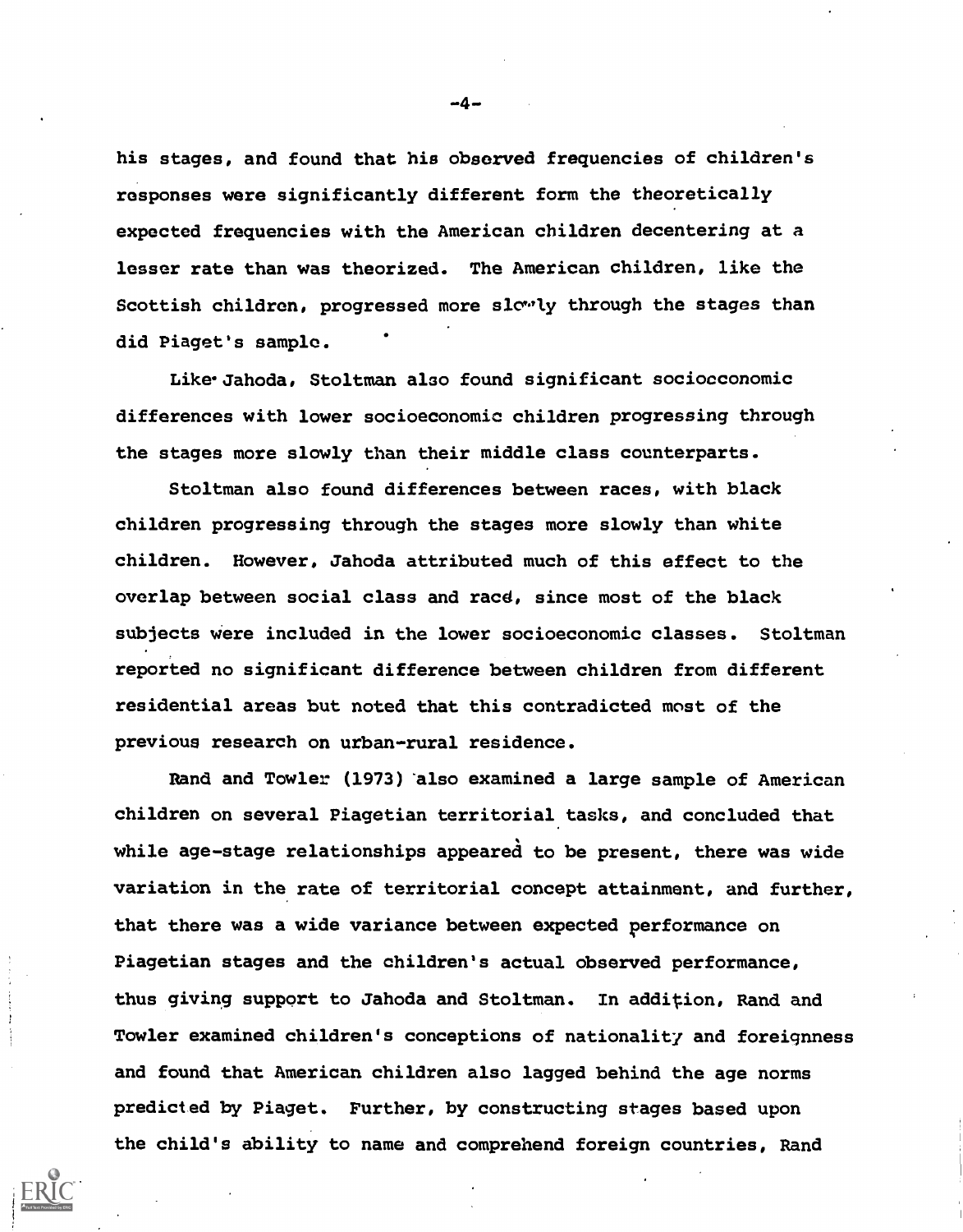and Towler found that most children confused the territorial designations of states, countries, aid continents, and were only able to separate these concepts at a much.later age than would be theoretically expected. Rand and Towler surnised that this added support to previous contentions that American children were more retarded than Piaget' sample in progression through spatial stages.

In examining children on geographic and spatial concepts, Jahoda (1964) reported that boys do significantly better than girls on territorial decent.ration tasks. However, Stoltman (1971) reported that there were no significant sex cifferences in his study of territorial concept attainment.

Soveral reason: have been proposed for the child's progression through these spatial stages. Both Piaget (1923, 1951) and Jahoda (1964) have suggested travel experiences and environmental circumstances as being partially itasponsible for this process of territorial decentration. Stoltman (1971) and Rand and Towler (1973) have also alluded to these influences. However, Piaget (1951) suggests that one reason for the :hild's inability to understand the territorial relationships involved in progression through his spatial states is the child's inability to include classes with each other. The child lacks the ability of class inclusion, or the fact that logical categories can be included ona in another. The child does not think of the part in relation to the whole. The fault lies in the child's intapacity to logically multiply classes, or the child's inability to understand that there can be an intersecting of classes. Inhtead of this intersection of classes, the child simply juxtaposes classes. Piaget notes further (Piaget and Inhelder, 1963) that the child thinks about things

-5-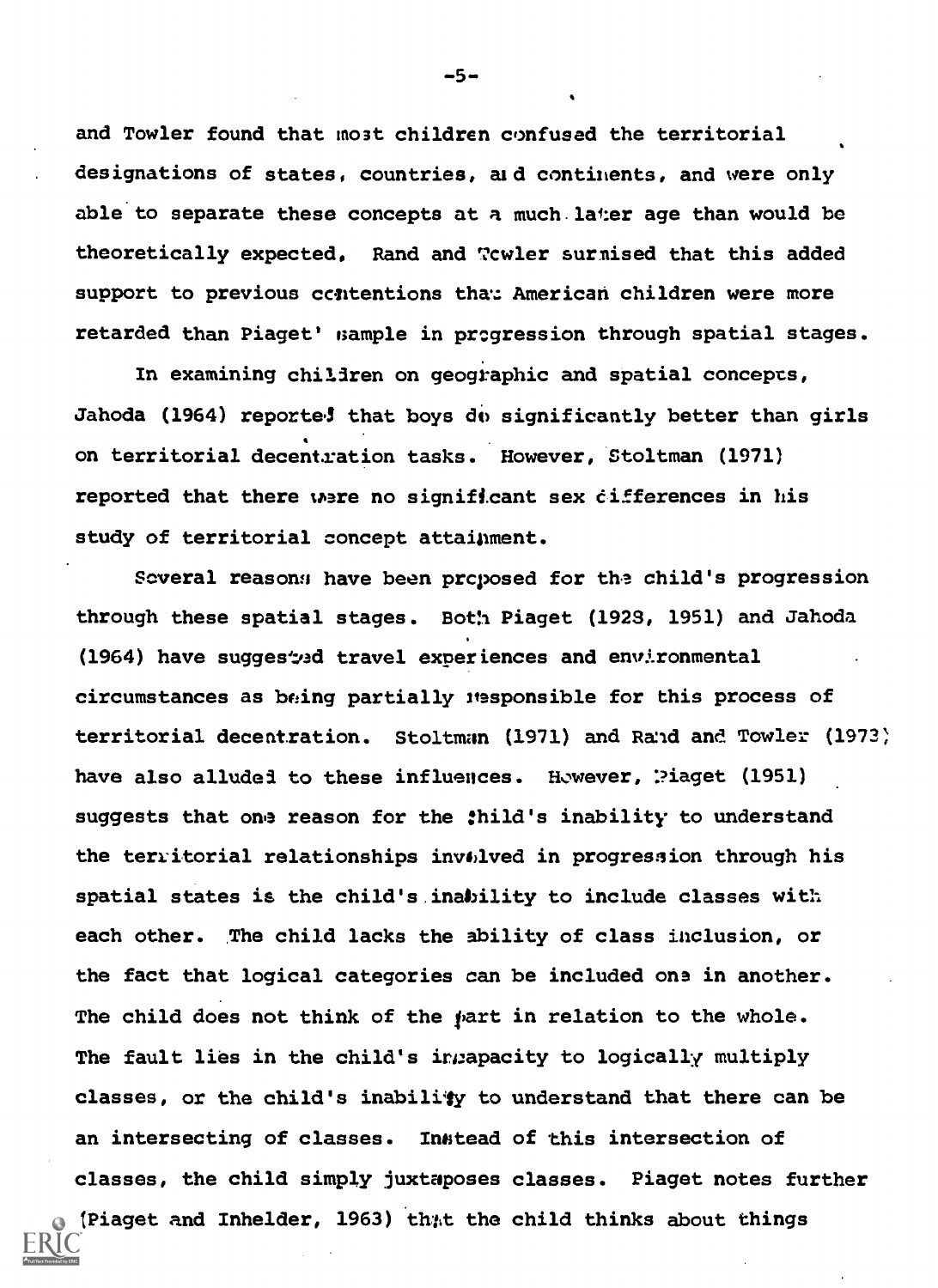absolutely and not in relation to each other, thus demonstrating a lack of the understanding of class relations.

Like his theory of spatial stages; Piaget also proposed a stage theory of how a child proceeds through competence in the areas of classification and class inclusion. Stage One occurs during the ages of about 2-5 years and is characterized by the child's inability to classify objects correctly due to errors of reasoning characterized by the child's inability to operate under a system of rules. During this stage the child constructs what Piaget calls figural collections which are not true classes but simply random collections of objects. The child at this stage has great difficulty mastering class inclusion relationships.

At stage two, from about ages.  $5-7$ , the child makes what appear to be legitimate collections of classifications. But, the child does not understand relations and the way in which the elements within the class are related to the class as a whole. The child, according to Piaget, has no clear understanding of the inclusion relationship, or the fact that a smaller subordinate class may be included in a larger, superordinate class.

During stage three, from about 7-11 years, the child constructs hierarchical classifications and can comprehend class inclusion relationships. However, this understanding occurs only at the concrete operational level, since the child cannot classify according to imaginary relations, but only to mental representations of concrete objects or events.

Other investigators have attempted to verify Piaget's results regarding classification and many of these are reviewed in Flavell (1963) and Asher, et.al. (1971). One of the most extensive of

-6-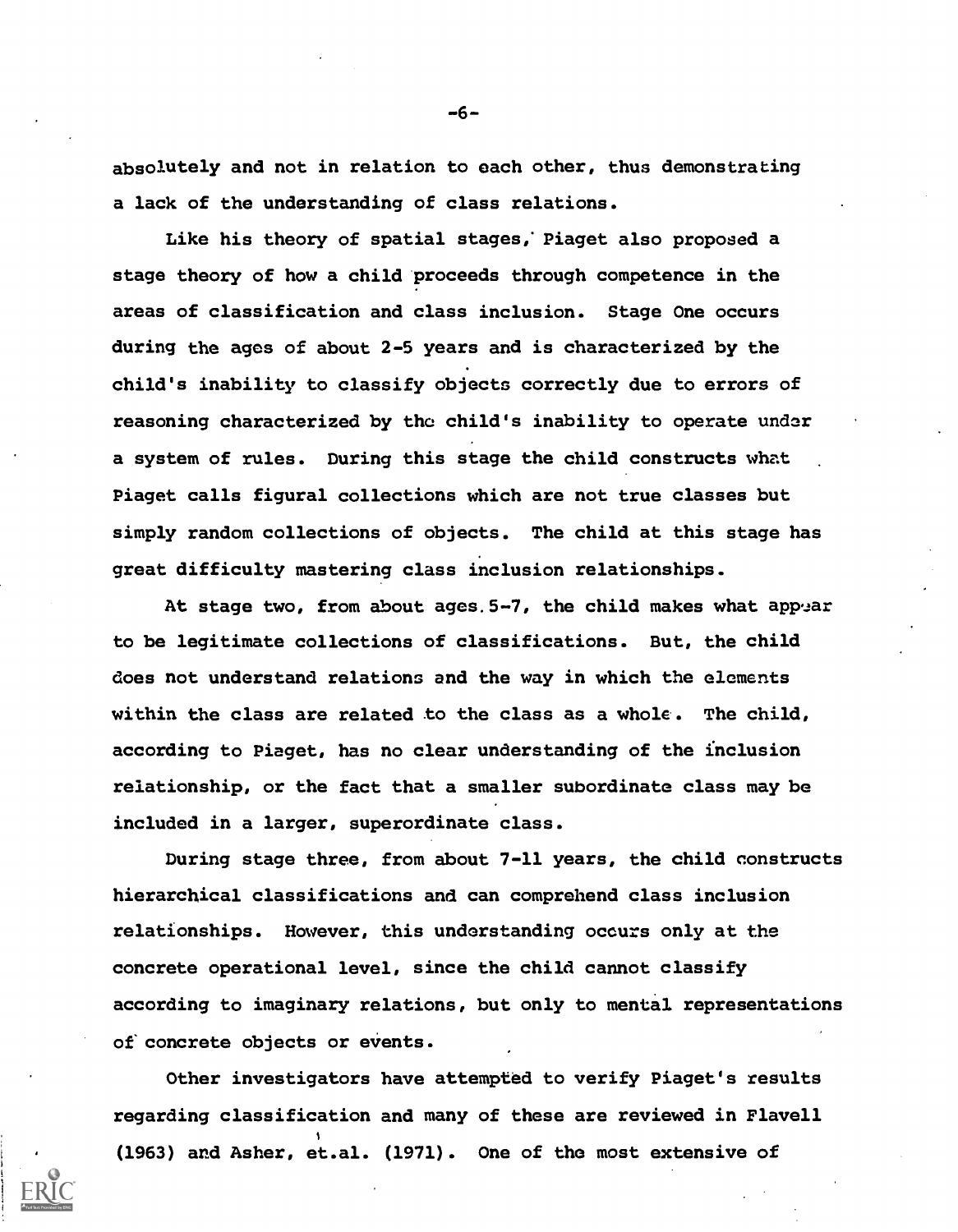those studies was reported by Kofsky, (1966) who derived a hierarchy of steps based upon Piagetian principles of classification, multiple classification, and class inclusion. Kofsky's results were generally consistent with Piaget's formulations and she found that simple classification abilities were followed by multiple classification abilities which were in turn followed by the concepts of class inclusion.

Piaget's research has provided a theoretical framework for understanding children's acquisition of geographic concepts and relationships. Subsequent studies have sought to further examine this theoretical framework, and while these studies have generally agreed with Piaget's original results, wide variations in the rate of progression through Piaget's stages have been noted when examining various samples of children differing as to race, place of residence, and socioeconomic status. In addition, no clear explanation of why children progress through these stages has been offered. While the relationships between general classification and class inclusion abilities and those of geographic classification and inclusion have been alluded to, these relationships have not been specifically examined. Further, no single investigation has attempted to compare the relationships existing between the various methods of examining children's understanding of geographical and territorial concepts and relationships.

Accordingly, this study will seek to examine the relationship between the child's conception of geography and territorial relationships with that of the child's competence on classification and class inclusion measures. Further, this study will attempt to synthesize the various tasks used by previous investigators and

-7-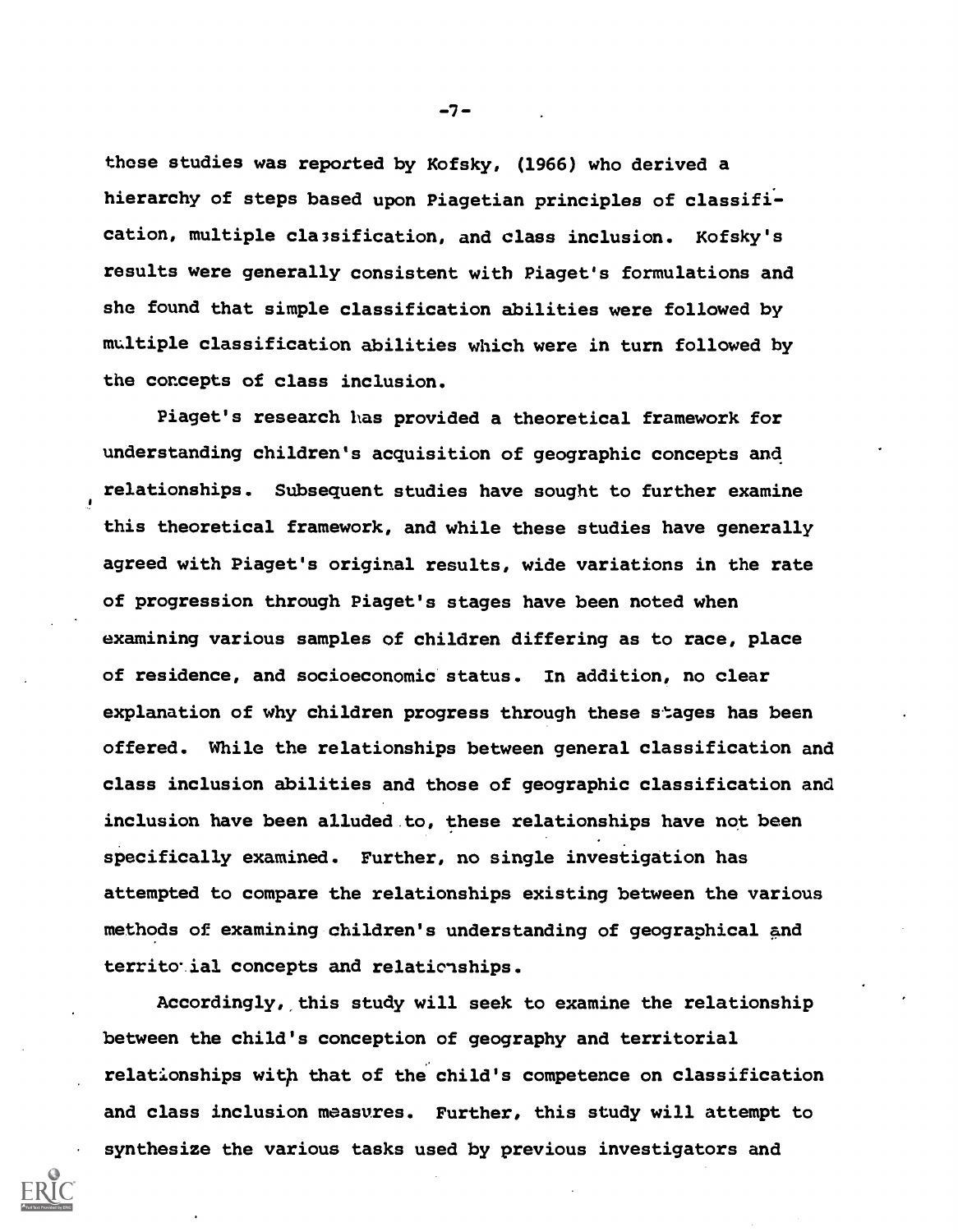attempt to discover what relationship exists between the various tasks used by these researchers to see if they are, in fact, measuring the same kinds of territorial concept acquisition competencies. In addition, this study will also seek to examine the progress of midwestern American children through their understanding of the spatial stages proposed by Piaget. It will also seek to examine the relationship between the performance of these. middle western children on Piaget's spatial stages and those studied in previous investigations by Jahoda and Stoltman. This study will also examine the relationship of the variables of sex, urban-rural residence, and socioeconomic status on children'b performance in acquiring territorial conceptions of geography and nationality. Methods and Procedures

The subjects for this study were selected from two separate schools in Indiana. The first of these was a rural school in northeastern Indiana while the second was a suburban school located on the edge of a northeastern Indiana community. From each school, sixty children were randomly selected. These children were stratified according to grade  $(n = 10)$  and were evenly divided between boys and girls. Because a close correspondence was expected between age and grade level, no attempt was made to select according to age. In addition, data was collected from each child's individual records for purposes of classification on Hollingsheads' two factor index of social position (Hollingshead, 1957). The total sample was thus composed of 120 students stratified by grade, sex, location of school, and socioeconomic status.

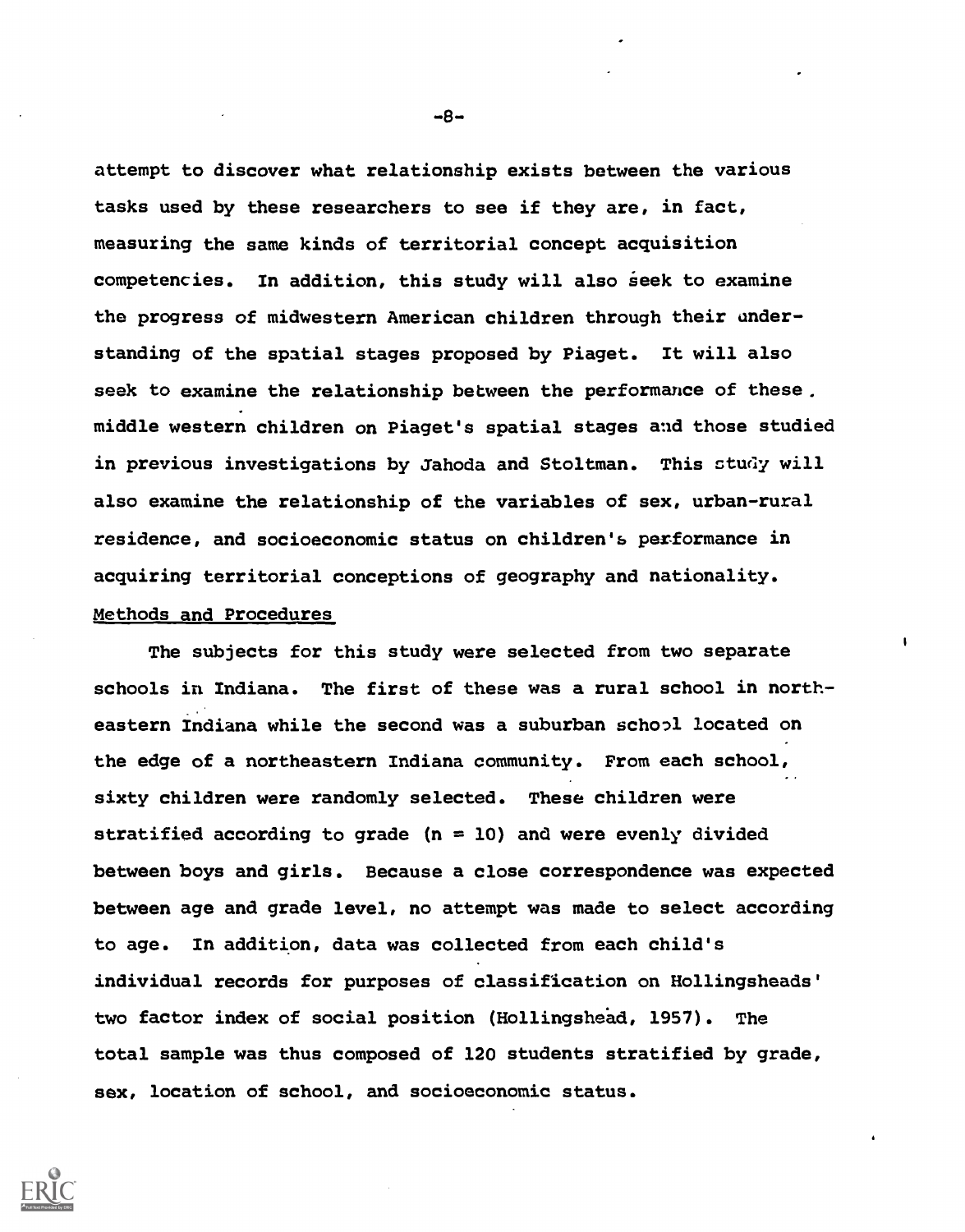Two instruments were utilized for this study. The first of these was the Geographic Stages Test. This instrument was based upon the work of Piaget and previous investigators and attempted to incorporate features from previous research by those other investigators for purposes of standardization and comparison. The test was composed of several sections, each designed to elicit . specific information from the child. The first subsection, Verbal Geographic Stages, was designed to assess the child's verbal understanding of the various political units in which he lived. The second subsection, Spatial Stages-Circles, was designed to disclose the child's conception of the relationship among the various political units in which he lived. This was done by having the child draw circles representing those units. The third section, Spatial Stages-Props, was designed to elicit the child's representation of relationships between geographical units by having the child manipulate a series of props made from cardboard. The fourth section, Nationality Stages, was designed to verbally assess the child's conceptions of territorial inclusion relationships and that of multiple classification. The final subsection was designed to verbally assess the child's Conception of the reciprocal relationship implicit in the concept of foreigner.

The second instrument, the Logical Thinking Test, was originally devised by Rand and Towler (1972). The purpose of this test was to assess a child's general competence in classification and nultiple classification. In addition, two additional subtests were devised which were designed to assess children's performance in single attribute classification competence, and in class inclusion ability. The test was designed to be administered to



-9-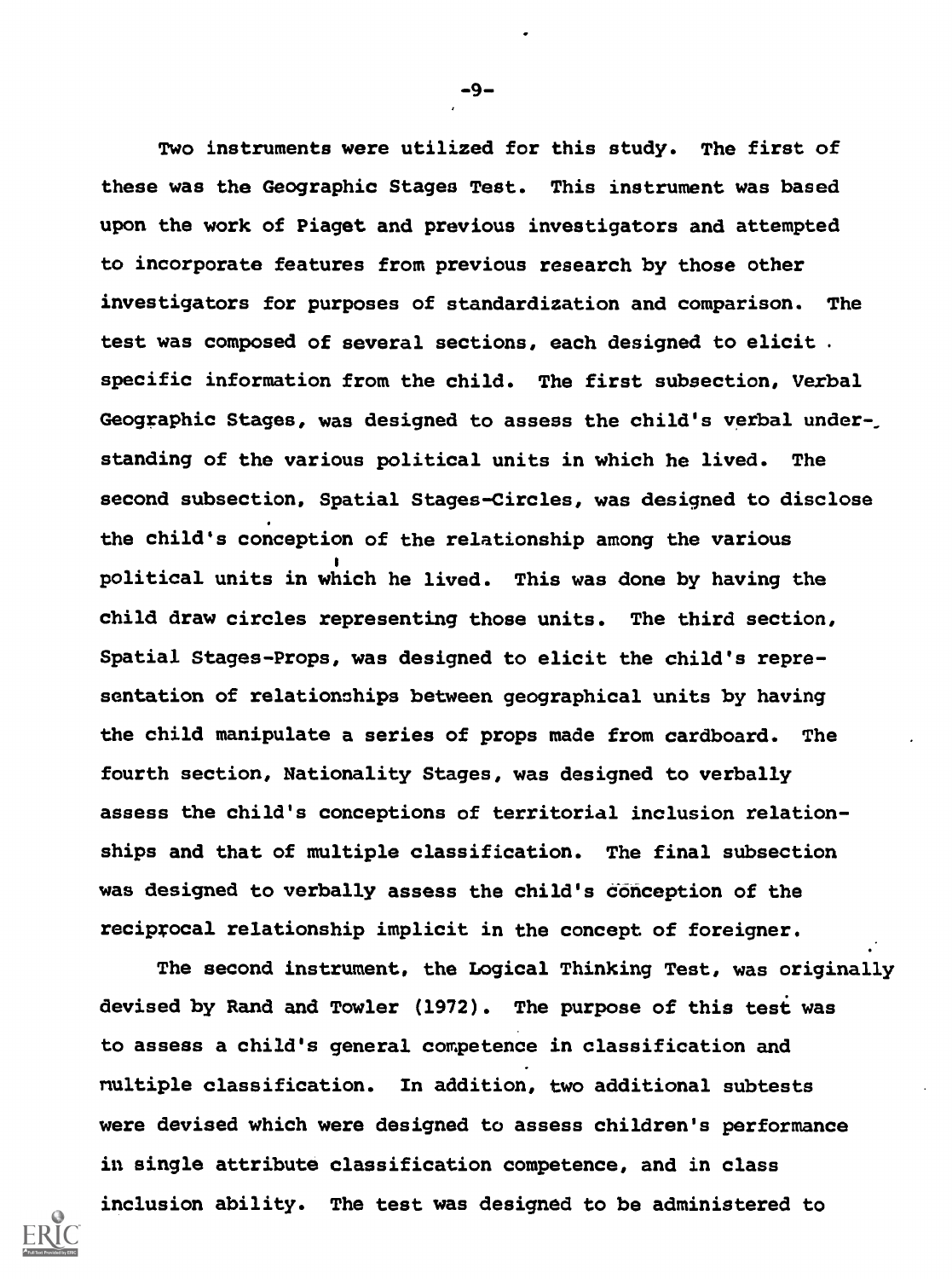groups by means of a slide and tape presentation. The measure was thus composed of four separate subtests.

The first subtest, Single Classification, was designed to assess the child's ability to classify objects on tne basis of a single similar attribute. The second, Multiple Classification-Matrices, consisted of a series of matrices, consisting of a four by four pattern of sixteen elements containing an ordered pattern of up to three attributes of color, form, siz-, and size pattern. The subject was required to pick an element that would complete the matrix from a series of choices. Both two and three attribute items were used. The third subtest, Multiple Classification-Row and Column, consisted of a set of row and column intersections with the inter-section left blank. Again, the child was requested to choose the element that would complete the pattern. The fourth subtest, Class Inclusion, was designed to assess the child's class inclusion ability by asking him to compare the relative sizes of subordinate to superordinate groups.

For each test, several scores were derived. The Logical Thinking Test yielded a score for each subtest, as well as for the total test. In addition, scores wero also computed for single, double, and triple attribute classifications. All scores were simply computed on the basis of the number of items correct for each section. The Geographic Stages Test was not designed to yield a total score based upon the number of correct responses, but instead, yielded a classification in one of the spatial stages described by Piaget and/or later investigators.



-10-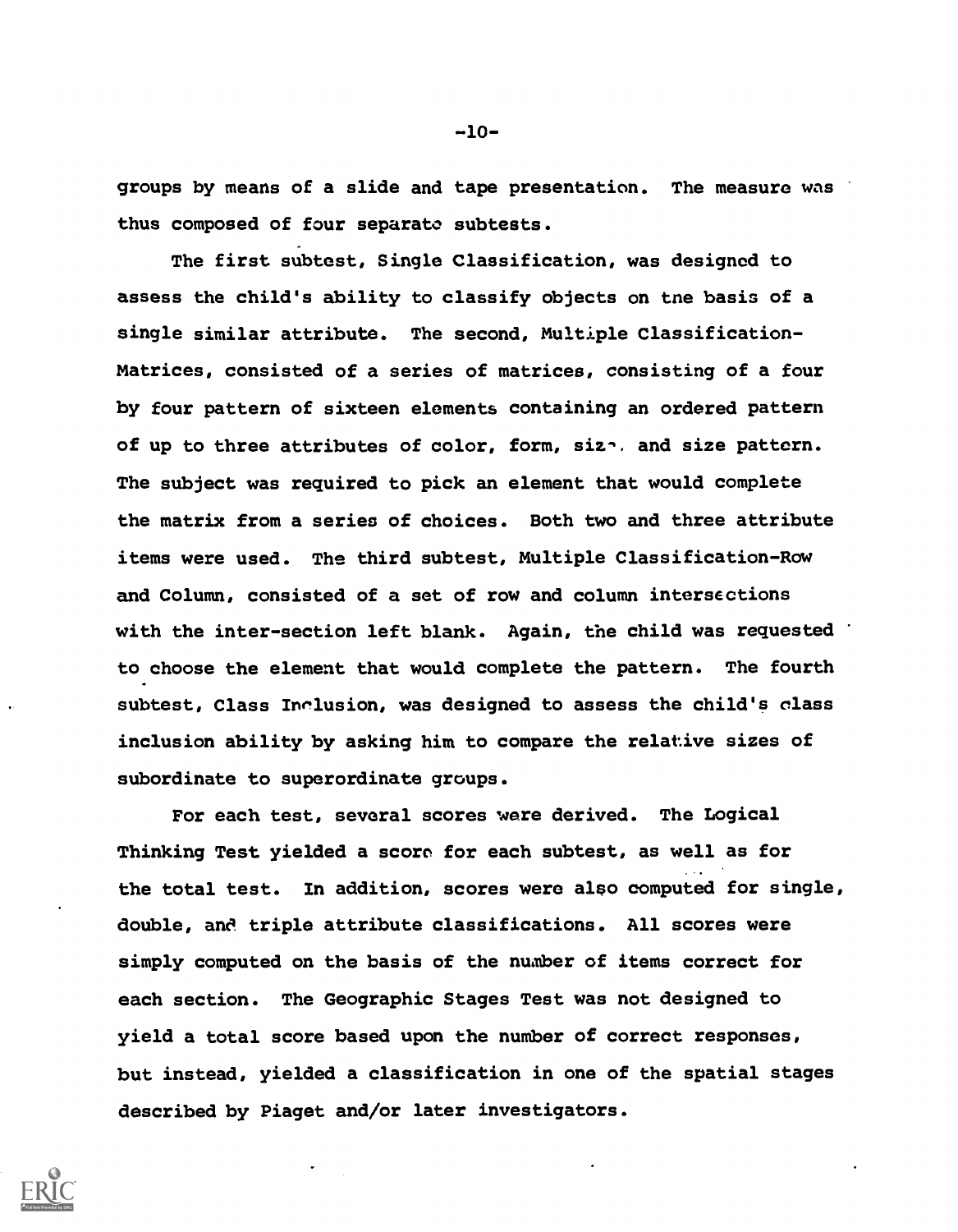Each of the'subtests also yielded an assignment to an appropriate stage. In addition, each student was sales an overall stage placement based upon his composite classification from scores on the first four subtests.

Hypothetically expected frequencies based upon the work of Piaget and Stoltman wore constructed for each subtost and the total test. This hypothetical distribution is presented in Table One. Distributions between these theoretically expected distributions and the observed frequencies based upon the children's actual responses for the Geographic Stages Test wore then examined by means of Chi-square analysis.

### Results

The hypothesis that there would be no significant differences between observed frequencies of children's scores and a hypothetically expected distribution for total test score and for each of the subtest scores was tested using the chi-square tost for goodness of fit. Risults are presented in Table Two. This analysis revealed significant differences between observed and expected frequencies for each of the subtests as well as for total test scores, indicating that Piaget's spatial stages are not appropriate for this total group of children.

Further chi-square analyses were also conducted to determine differences between theoretically expected and observed distributions on 'total test score and all subtest scores for the various subsamples; boys and girls, urban and rural children, and upper and lower socioeconomic status children. Results of these analyses indicate that with few exceptions, significant differences between expected and observed frequencies occur for all groups, and for all

 $-11-$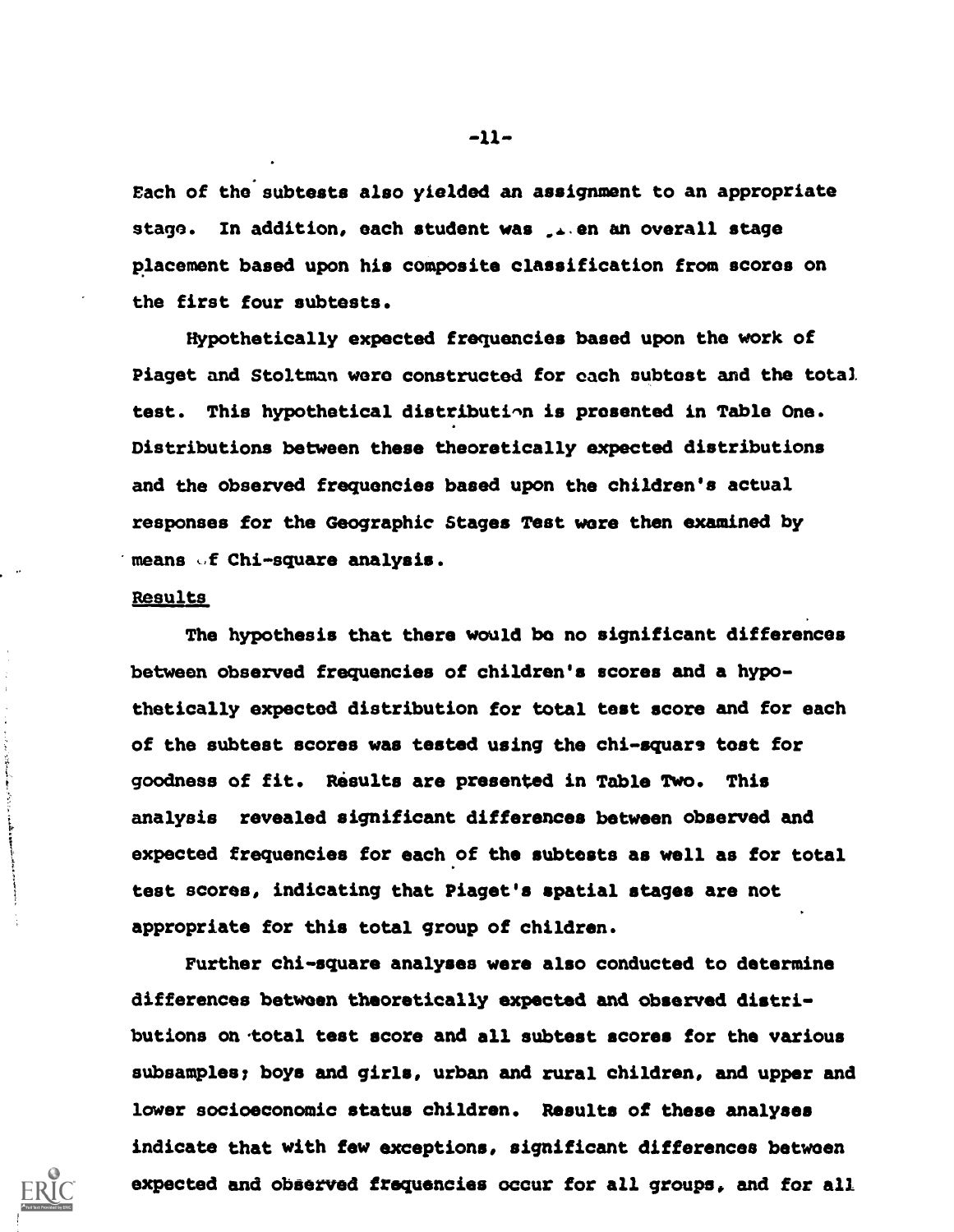subsections of the Geographic Stages Test, giving additional support to the contention...the niaget's spatial stages do not adequately describe these samples of children.

The hypothesis of no significant differences between subsamples for total test score and all subtest scores on the Geographic Stages Test was tested using separate one way analyses of variance. Separate analyses were computed using all the subtest scores and the total test score on the Geographic Stages Test as dependent variables. These separate analyses of variance were computed for each of the independent variables of age, sex, residence, and socioeconomic status. Again, with a few exceptions, results indicate that no significant differences occur between these various subsamples. Results of these analyses are presented in Tables Three, Four, Five, and Six.

Correlational analyses were computed to determine the relationships between children's scores on the different subtests of the geographic Stages Test. Results are shown in Table Seven. As may be seen, all correlations are highly significant  $(p < .001)$ . indicating that there are significant relationships between the various sUbscores on the Geographic Stages Test. This is to be expected since all subtests measure what may be considered different aspects of similar content and relationships.

Correlational Analyses were also computed to determine the relationships between children's scores on the Geographic Stages Test and the Logical Thinking Test. Results of these analyses are presented in Table Eight and Table Nine. As may be seen, all correlations are significant. It will be noted that for the single



-12-

 $\mathbf{I}_{\mathbf{r}}$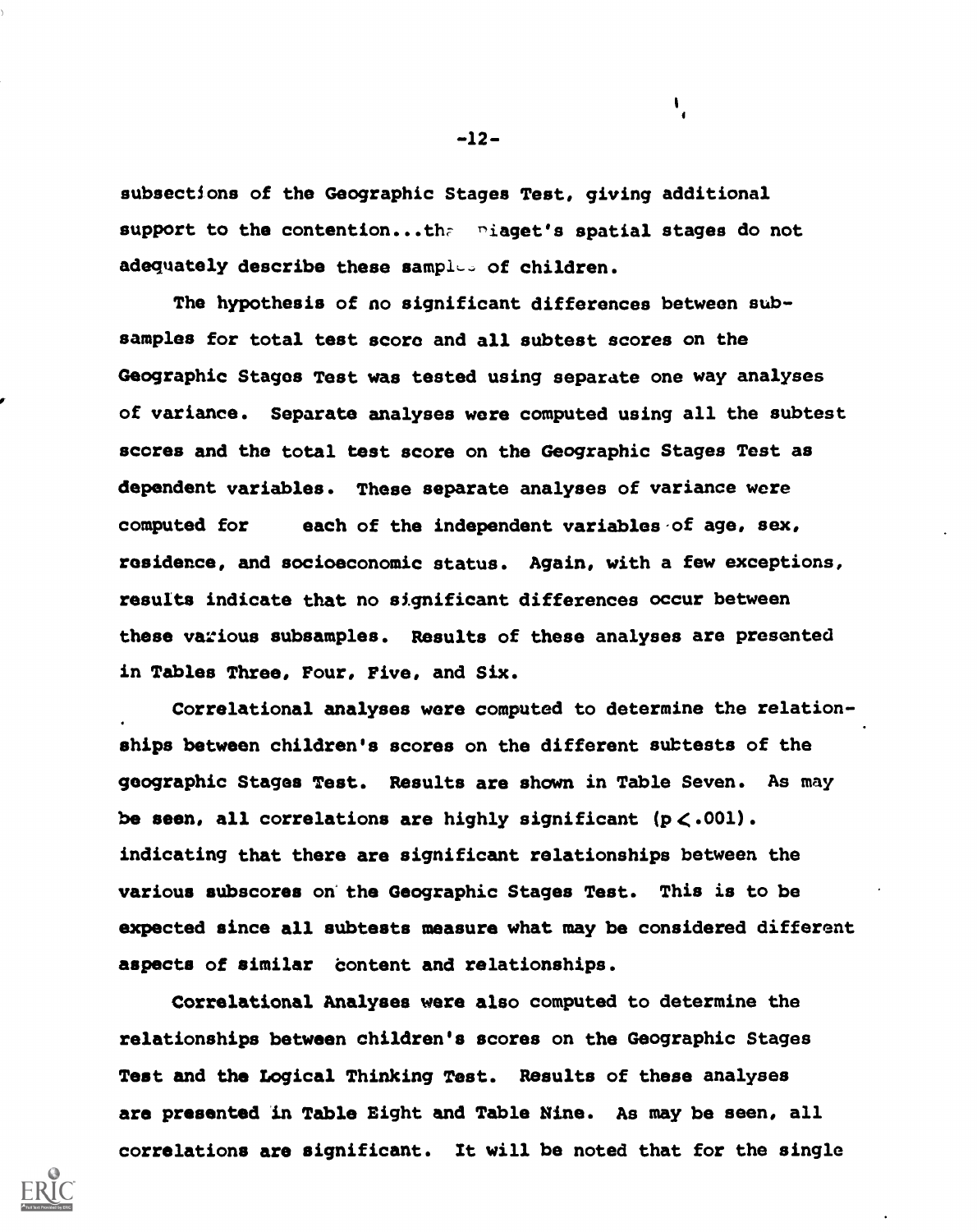classification subtest, correlations with the subtests and total test score of the Geographic Stages Test are low, while higher correlations are evident between multiple classification abilities and the Geographic Stages Test. The highest correlation may be noted between the class inclusion abilities and the Geographic Stages Test. This is probably to be expected since Piaget notes that these abilities are at the heart of spatial stage progression. Thus, results of the analyses indicate that significant relationships do exist between children's scores on the Geographic Stages Test and the Logical Thinking Test.

To test the hypothesis that there would be no significant relationship between variables of age, sex, SES, and residence with total score on the Geographic Stages Test, a stepwise multiple regression analysis using total score on the Geographic Stages Test as the dependent variable was computed. The results of this analysis are presented in Table  $Ten.$  A relationship of .72  $(p<.001)$  was found between age and the dependent variable. All other relationships were not significant. Thus, the independent variable of age explains approximately fifty percent of the variance in the dependent variable. All other variables explain relatively insignificant amounts of the variance in the-dependent variable, with the most additional variance being explained by the independent variable of socioeconomic status ( 4%). The hypothesis of no significant relationships between these variables and total geographic stage score should be rejected since the variable of age alone accounts for half the variance in the dependent variable. Total rejection of the hypothesis should be done with caution however, since the other independent variables predict such an insignificant amount of the variance for the dependent variable.

-13-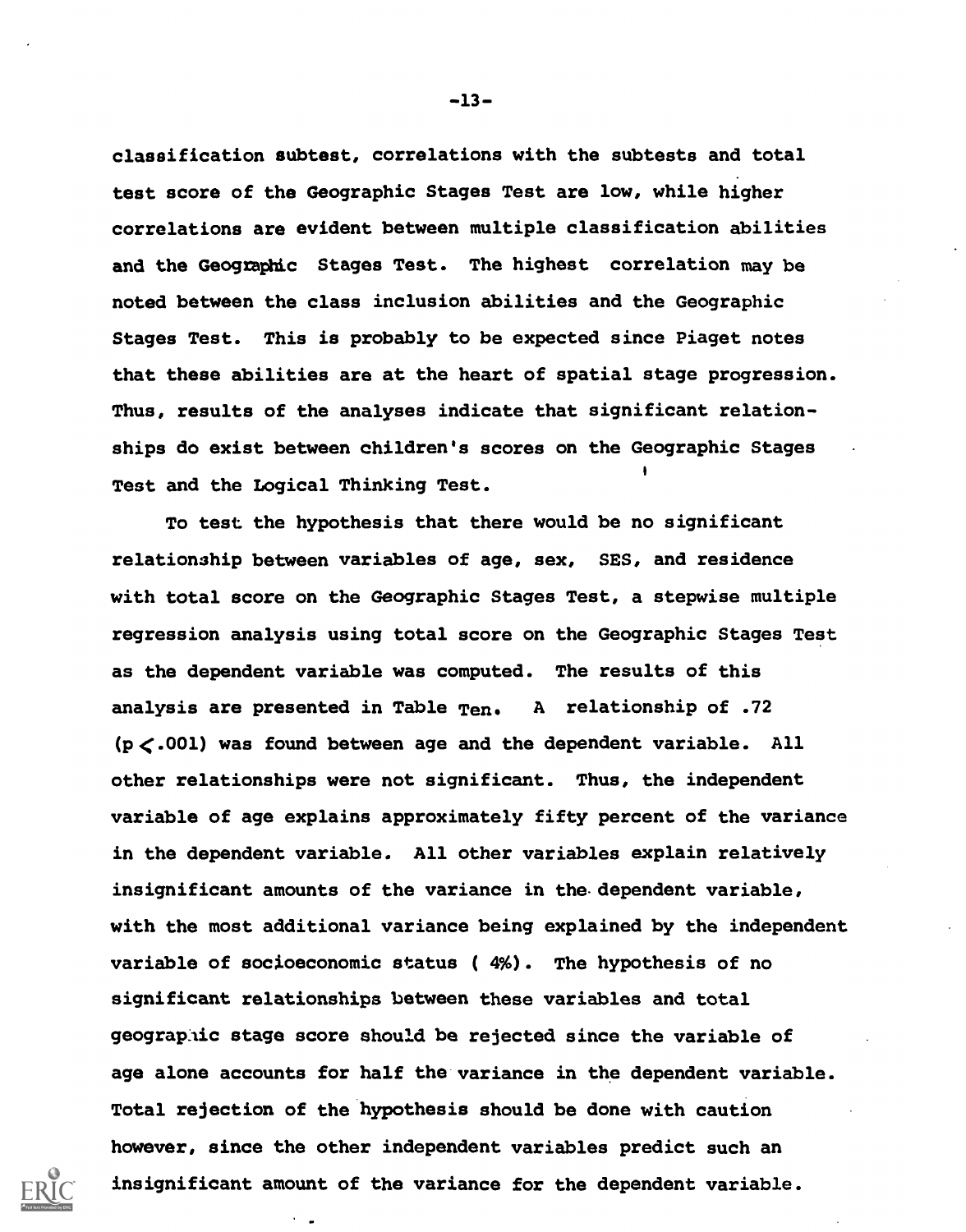### Discussion

With minor exceptions, the hypothetical frequencies do not adequately describe the stage performance of this group of American children. Major discrepencies may be noted as a result of the chi-square analyses. Eight and nine year old children seem to be much more evenly spread between the stages than would be expected. This suggests that Piaget's description of children progressing through a transition stage may not be entirely accurate since results indicate that far fewer children are in this stage than would be expected. It may be that this particular result reflects Piaget' notion of a wide range of latitude for any given age of children. This middle age group may actually be spread about evenly over stages I, II, and III. This possibility has also been suggested by several of the previous investigators (Jahoda, 1964; Stoltman, 1971; Rand and Towler, 1973).

Another noticeable trend is that older children seemed to progress through the stages at a slightly faster rate than expected. Further, this age group showed less differential performance between subtests than did the younger children, who were much more likely to vary in their performance from subtest to subtest. Further, younger children progressed through the stages slightly slower than expected, in opposition to the rate for the older children.

Different rates of progression through the spatial stages are also evident when examining children's performance on the various subtests. By far the easiest subtest for children appears to be the Nationality Stages Test. Previous investigators (Jahoda, 1964; Rand and Towler, 1973) have also noted this and suggested that this is in opposition with Piaget's original formulations. Results

 $\mathbf{v} = \mathbf{v} \times \mathbf{v}$ 

-14-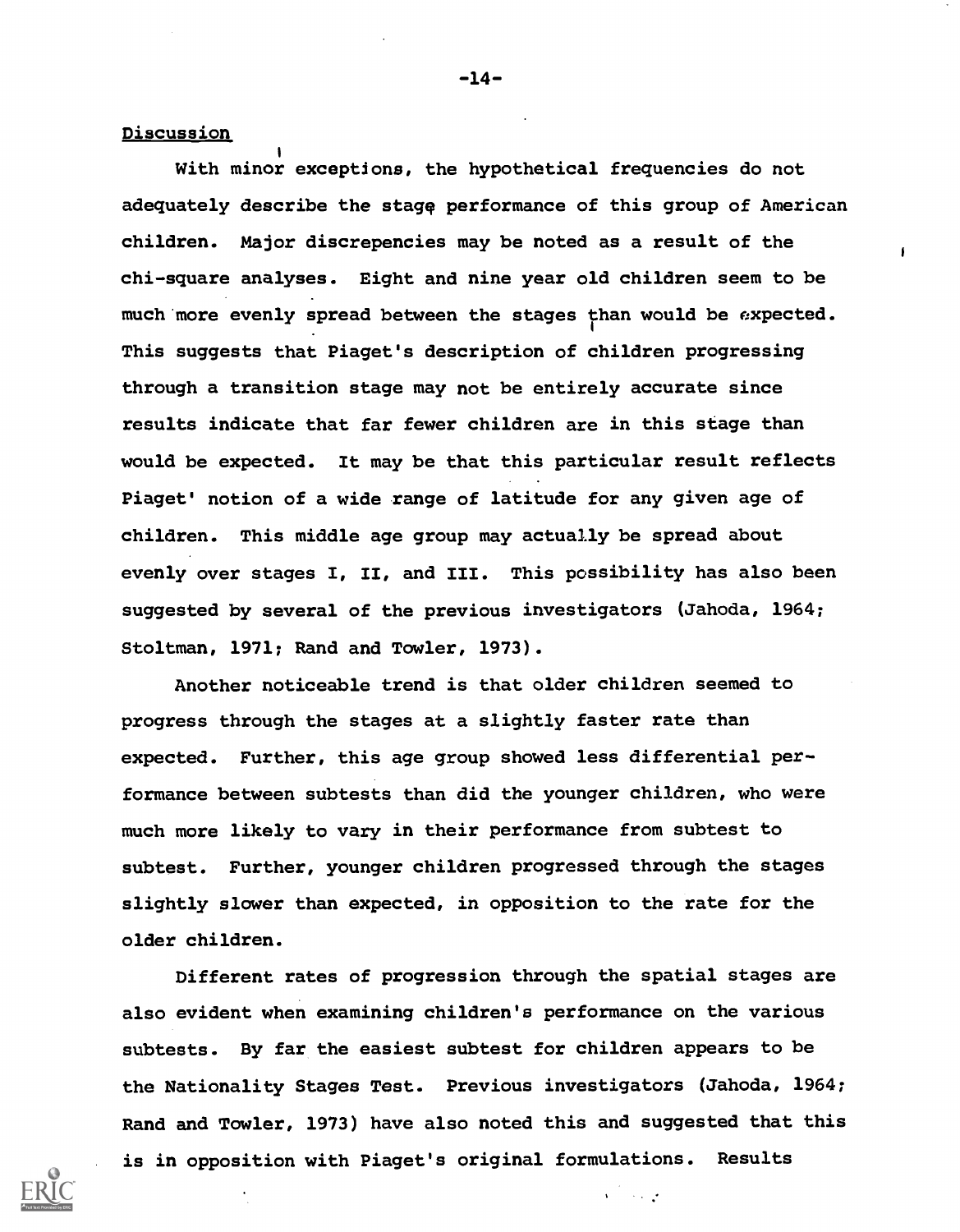also indicate that most children seem to do better on understanding of spatial stages through circle and prop manipulation than they do on expressing these relationships verbally. Rand and Towler, (1973) also noted this tendency and suggested that while these results seemingly contradict Piaget's original assertions about spatial stage development, they do, in fact, relate to general Piagetian theory for Piaget states (Piaget and Inhelder, 1964) that many children are able to demonstrate conciete operations before they are able to explain these operations verbally. This seems to be entirely plausible for the results of this study as well.

By far the most difficult concept in the test for the child to grasp was that of foreigness. Further, almost no children were in the transition stage, which suggests that once a child understands what a foreigner is (identification), they understand the concept that it is entirely possible for them to be a foreigner in another country. The difficulty with this concept may be that it is not simply an inclusion relationship among concrete political territories, but rather, a highly abstract reciprocal relationship which includes both inclusion and multiple classification.

Several possible explanations exist for the differences between children tested in this study and those examined by Piaget. Differences in sampling and criteria used for stage placement may have contributed to these differences, but since differences were noted for almost all subtests and for all subsamples, it is probably true that more than just sampling error or placement criteria were involved. This is especially evident because of the



-15-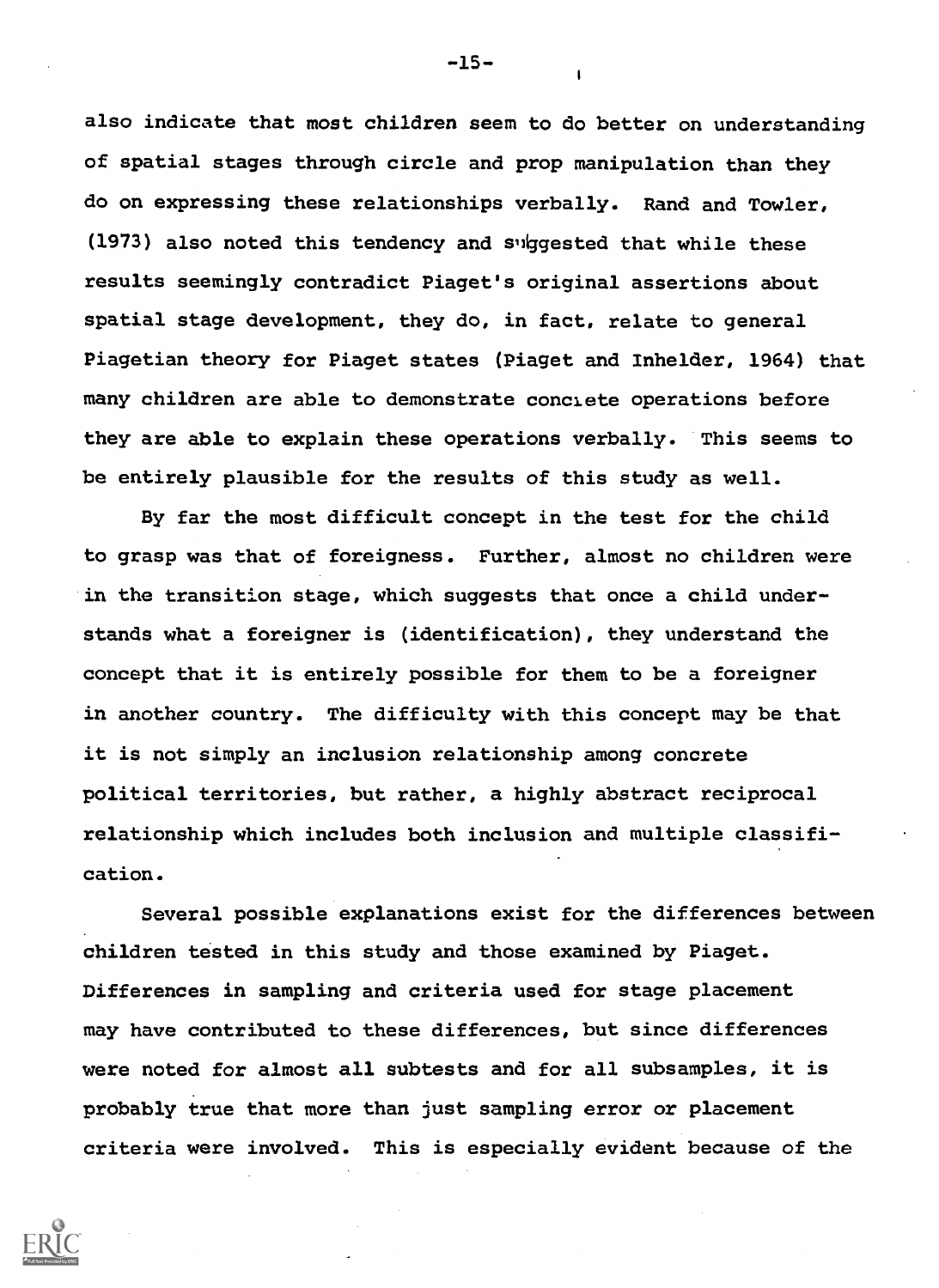fact that all possible criteria were involved in actual stage placement, and none of these criteria result in a similar age "fit" to that reported by Piaget. Another possibility is that the statistically generated hypothetically frequencies are not an accurate reflection of Piaget's stages, but as Stoltman points out, any attempt to alter frequencies in one cell would lead to greater discrepencies in other cells, and thus increase the overall chisquare value.

It may also be possible that Swiss children have wide differences in cultural and educational experiences from American children. However, some doubt may be cast on this assumption since Piaget's stages do not seem to adequately represent Scottish children either. Travel and home experiences may have also played a part in these differences, but it was beyond the scope of this present study to examine this relationship.

Results of this research indicate variance from Piaget's spatial stages, most particularly in the frequencies of children in any given stage at a certain age. However, Piaget's spatial stages cannot be discounted entirely, for Piaget has noted that wide individual variations do exist for any given age and stage, and this research would seem to support that view. There is still plausible evidence that children do progress through their understanding of territorial and spatial relationships in a manner similar to that suggested by Piaget. A major contention seems to be that since Piaget's criteria are somewhat unclear, differences among samples of children would be more easily distinguished if explicit guidelines and precise figures had been reported by Piaget.

 $-16-$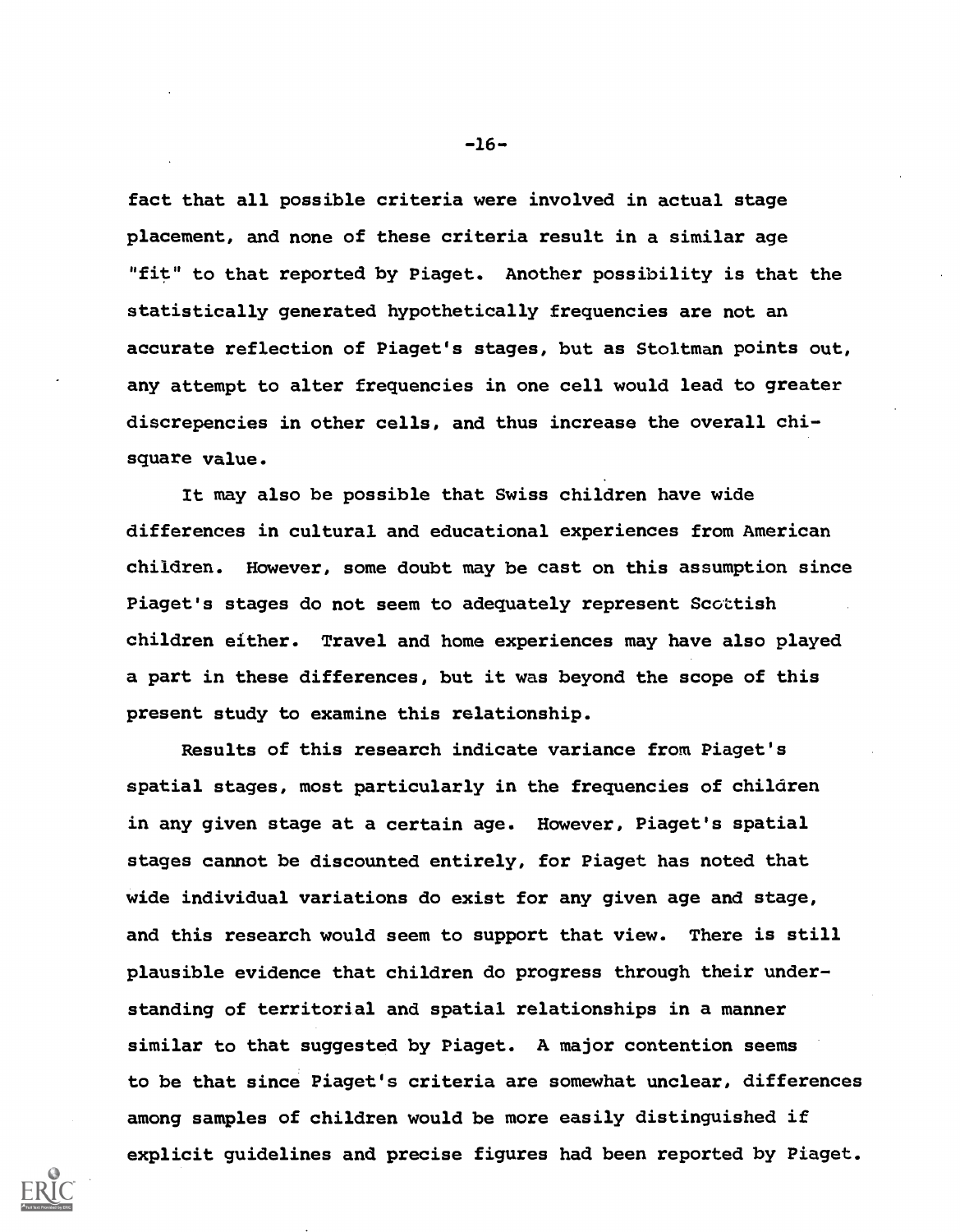Results of the analyses indicate that age seems to be the major determinant of progression through stages. Both chi-square analysis and the analysis of variance indicate significant difterences according to the independent variable of age, which does give support to Piaget's contention of age-stage relationships. While few significant sex differences were noted, it should also be apparent that a clear trend was established. Boys performed better than girls on all subtests and on total test. This is in agreement with previous research by Jahoda and by Terman and Tyler (1954) who report sex differences on general geographic achievement measures.

The finding of no significant differences between rural and urban children, except for the Nationality Stages subtest, is in contradiction to previous research. Again, however, the trend of urban children outperforming rural children was clearly established. It may be that since county was used to determine rural children's conception of inclusion for the nationality stages test in opposition to city for urban children, that county children did more poorly since county was by far the most difficult concept for children to grasp of all the territorial units used.

Additional support for the contention that age is the primary determinant of stage progression is given by the results of the regression analysis. The only significant correlation between any of the independent variables and Geographic Stage performance was age, which accounted for half of the total vaiance in the dependent variable. While this seemingly contradicts previous research by Stoltman (1971) it may be postulated that the magnitude of SES lifferences in this sample of children is much less than that

-17-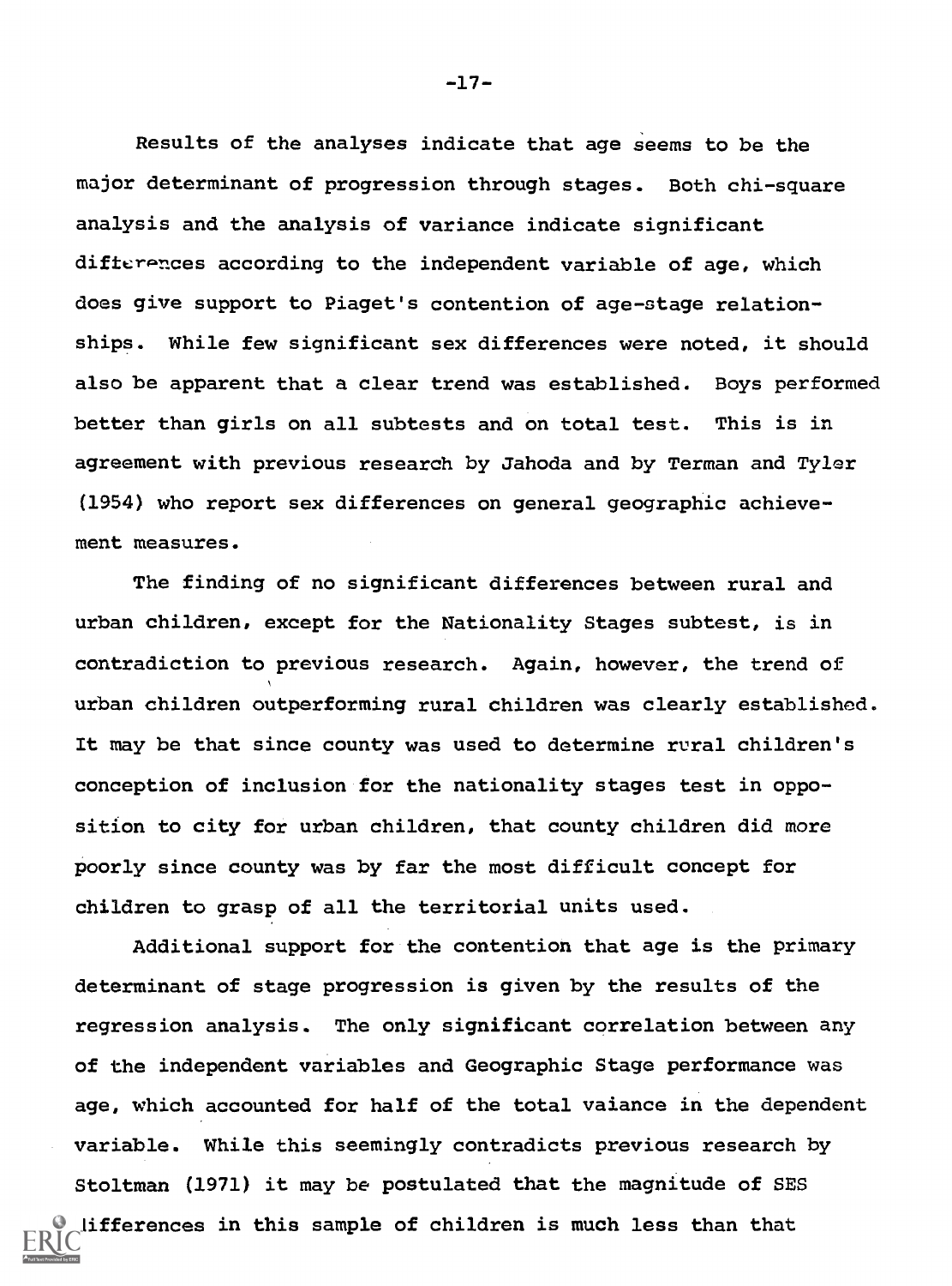reported by Stoltman, leading to few differences among socioeconomic groups, which is then reflected in the analyses.

Intercorrelations between the subtests and total test score for the Geographic Stages Test were all highly significant. This suggests that the subtests are measuring similar content although perhaps in slightly different ways. This is perhaps to be expected since the first four subtests, which were by far the most highly correlated, are all attempts to follow one or more of Piaget's procedures for determining spatial stage progress. The lowest intercorrelations for any of the subtests are those between the Foreigness Stages subtest and other subtests. This suggests that this test is measuring something' moderately different from the other subtests. Overall, it would appear that the test exhibits a rather high degree of content similarity, but that the subtests are measuring somewhat different functions of that similar content.

Correlations between the two tests indicate that the single classification measures have the least amount of relationship to geographic spatial stage progress, but this is to be expected since the classification abilities required for the Geographic Stages Test are not generally considered single classification abilities. More precisely, these abilities would be classed a multiple classification abilities, and support for this assertion is provided by the fact that the intercorrelations for the two multiple classification subtests, as well as the double and triple attribute scales correlate more highly with Geographic Stage Test performance. This would seem to provide some evidence for a relationship between children who are able to classify according to multiple attributes and children who are able to classify geographic units in order to be able to understand the relationship between

-18-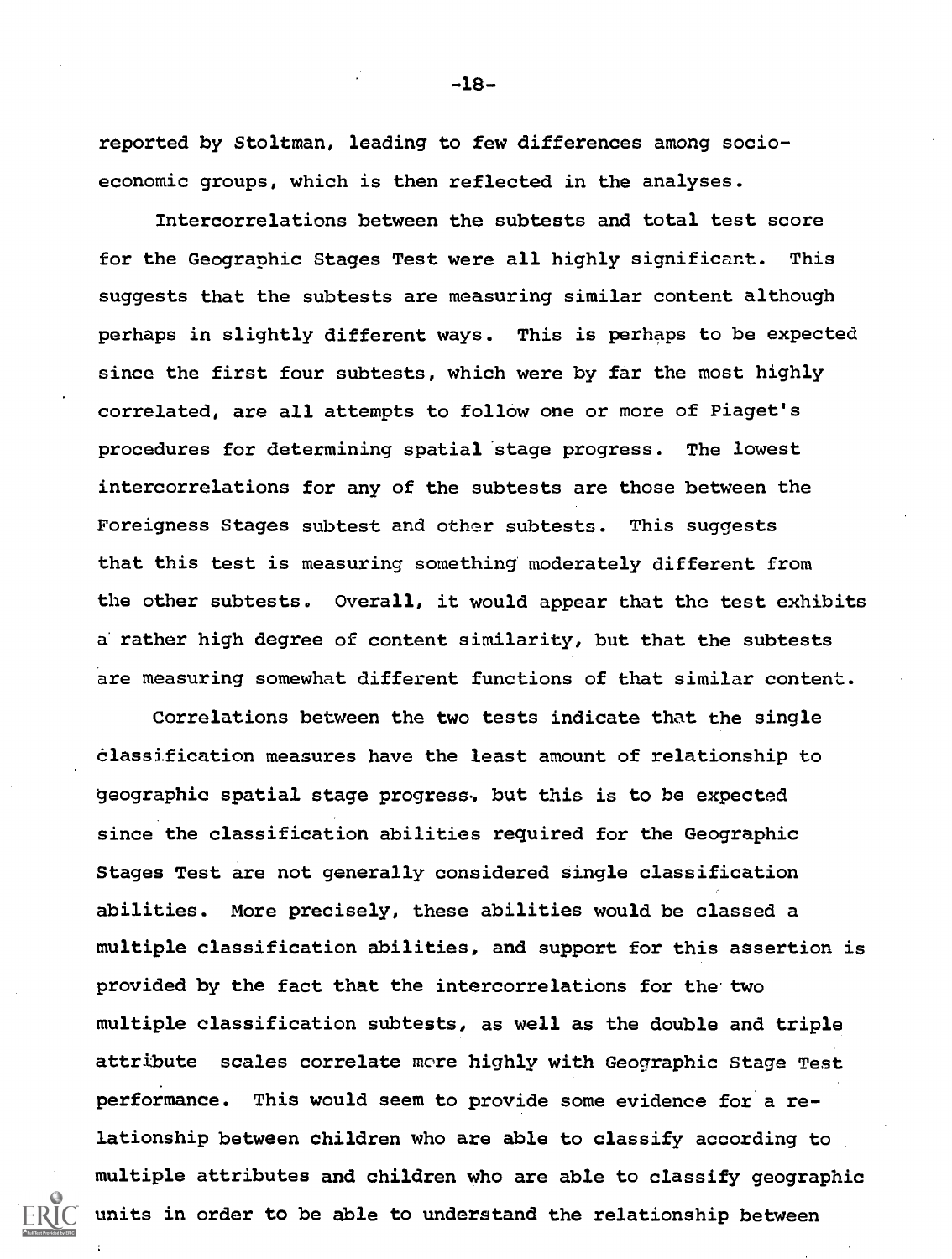them.

However, according to Piaget, the primary ability necessary for understanding for spatial relations is that of class inclusion, and this theoretical assertion is given strong support by noting that the highest correlations appear between the Class Inclusion Subtest and the various subtests of the Geographic Stages Test. This indicates that there is a fairly strong relationship between the general ability of class inclusion and that of spatial and territorial inclusion. It should be noted that children were only required to demonstrate concrete inclusion concepts on the Test of Logical Thinking while highly abstract inclusion relationships were called for on the Geographic Stages Test. Had abstract concepts been examined in the Logical Thinking Test it is entirely possible that these correlations would have been even higher.

Further support for the high degree of association between the two tests may be noted by examining the relationship between the total score on both tests. The relationship is what may be best described as moderate to high  $(r = .61)$  which does indeed suggest a rather strong relationship between general classificationclass inclusion dbilities and those of territorial and spatial inclusion relationships. Since the Logical Thinking Test was based upon general class inclusion abilities, it is only logical to assume that these abilities influence the special class inclusion abilities required by the Geographic stages Test rather than the reverse.

-19-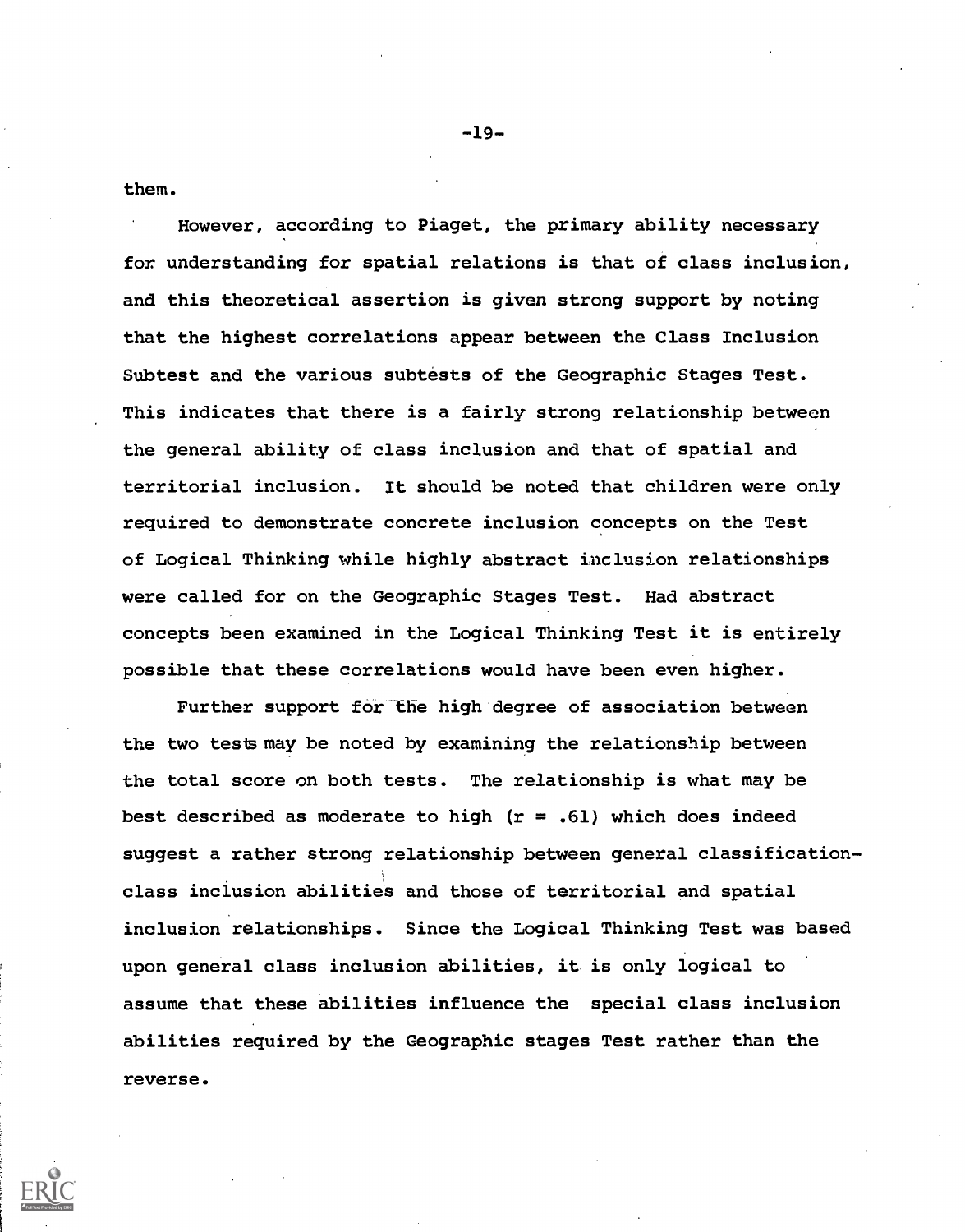### Implications

Several implications for curriculum and educational practice may be drawn from the results of this research. If students progress through age-stage relationships in their knowledge of geographical concepts, it would seem feasible to design curricular sequences based upon these age-stage developments. Implicit in this assumption is the necessity for ascertaining the developmental level of the child to determine in which stage level the child belongs. It would be foolish to try and teach the child something that he is cognitively unable to comprehend.

Teachers should use activities and techniques which would be designed to take advantage of the child's particular developmental level. Children should be given information about geographical knowledge and concepts in a form that is most meaningful to them. Thus, if the sequence of geographic knowledge proceeds from the child's immediate vicinity outward, curricular sequences and instructional materials and methods should be designed to take advantage of this particular learning pattern.

Children should also be given a greater opportunity to' demonstrate complete understanding of concepts, especially since this research indicates that children are often not able to buttress verbal performance with spatial understanding, or viceversa. Further, as Jahoda has noted, children often give "parrotlike" responses to questions without being asked to demonstrate true conceptual understanding. The children should be given many opportunities to understand and to assimilate this information into his cognitive structures. Further, a wider variety of experiences and materials would most likely be beneficial in



 $-20-$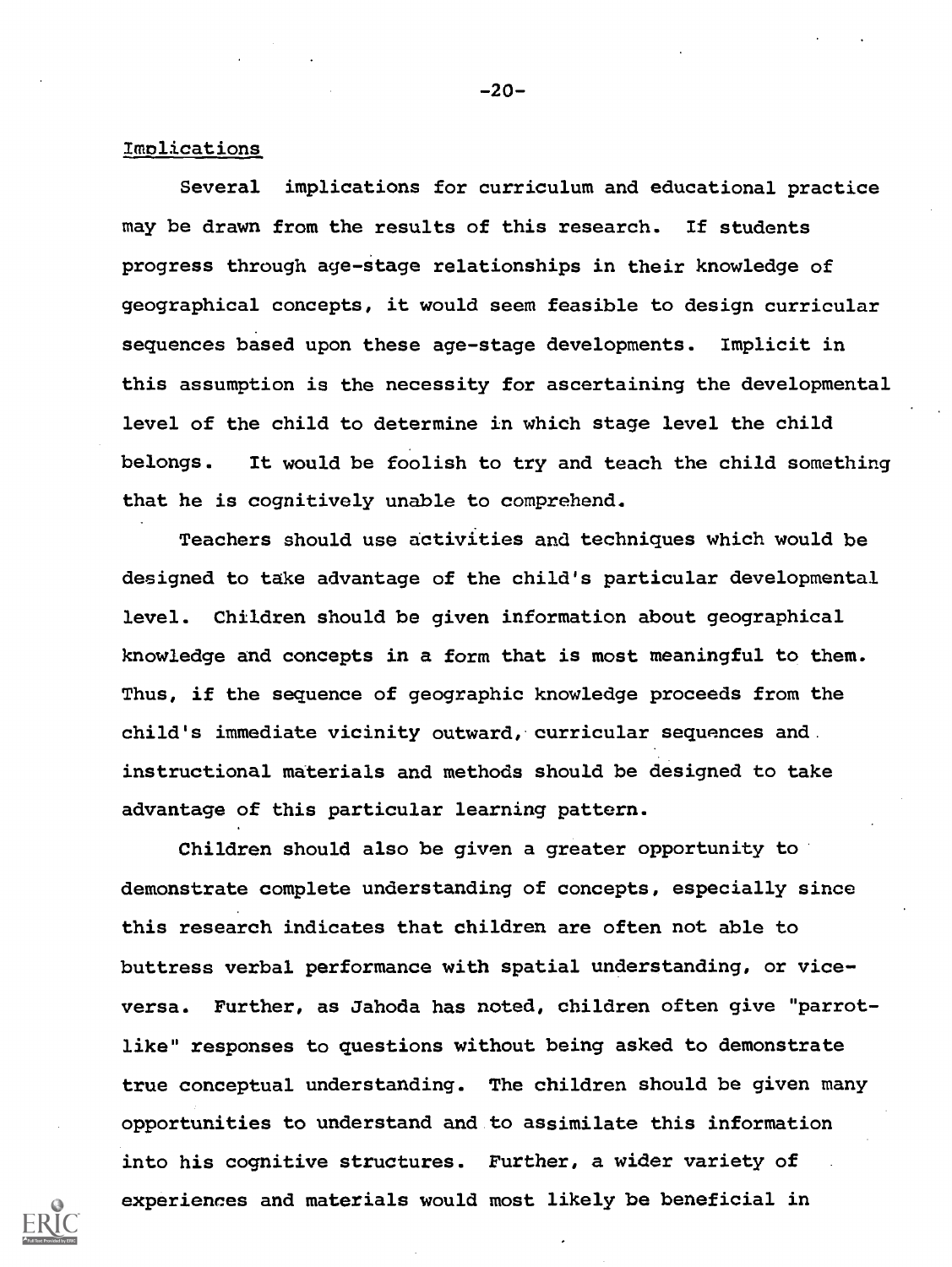obtaining this result.

Results of this study also indicate that children would probably benefit from guidance by the teacher in trying to understand classification and class inclusion tasks, since there is a strong relationship between the various abilities required for complete understanding of geographical and territorial concepts and relationships, and those of general classification and class inclusion. Work with general conceptions of sets and subsets would perhaps be beneficial to young children, as well as classification and class inclusion exercises in general.

Diagnostic implications are also apparent from this study since results indicate differing performance for various subgroups. The teacher should recognize these differences and make allowances for them in the course of instruction. In general, these results indicate that the individual teacher should become more aware of student's capacities and learn to correctly observe children to comprehend the child's level of development. Systematic observation of children's answers and conceptual framework is always beneficial, but it would appear to be doubly so in the areas of geographic learning and social studies in general since these subject matter areas rely heavily upon understanding of concepts and relationships that are not always easy to grasp, and are not as susceptible to concrete manipulation as are the sciences and mathematics areas. This is certainly true in the case of younger children.



-21-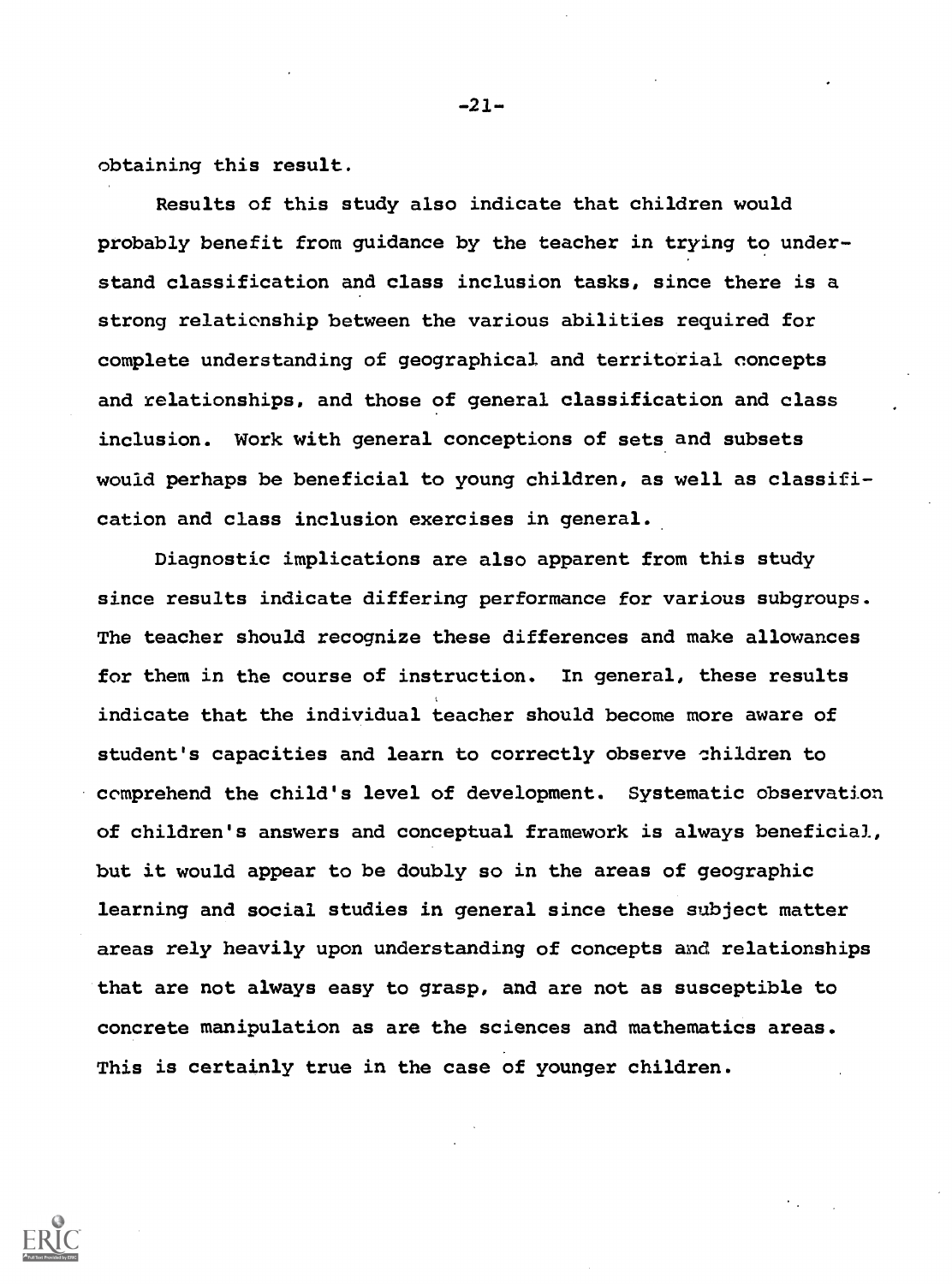|           | Expected Frequency Oistribution for Piaget's Spatial Stages                                                    |              |            |  |
|-----------|----------------------------------------------------------------------------------------------------------------|--------------|------------|--|
|           | RE TÖRTE GITALMINATION IN MOMMEN MÄDAGUNING MATATGITGANGNOTTELIN MELORITARINIAN MELORITGAN GERMATION NATATGITU |              |            |  |
| 652       |                                                                                                                | <u>Frasa</u> | <u>III</u> |  |
| 6-7       | 70%                                                                                                            | 203          | 10%        |  |
| 8-9       | 20%                                                                                                            | 60%          | 205        |  |
| $20 - 22$ | 10%                                                                                                            | 205          | 708        |  |

Tuble 1

| 6.7 | 20% | 2036 | 10% |  |
|-----|-----|------|-----|--|

ERI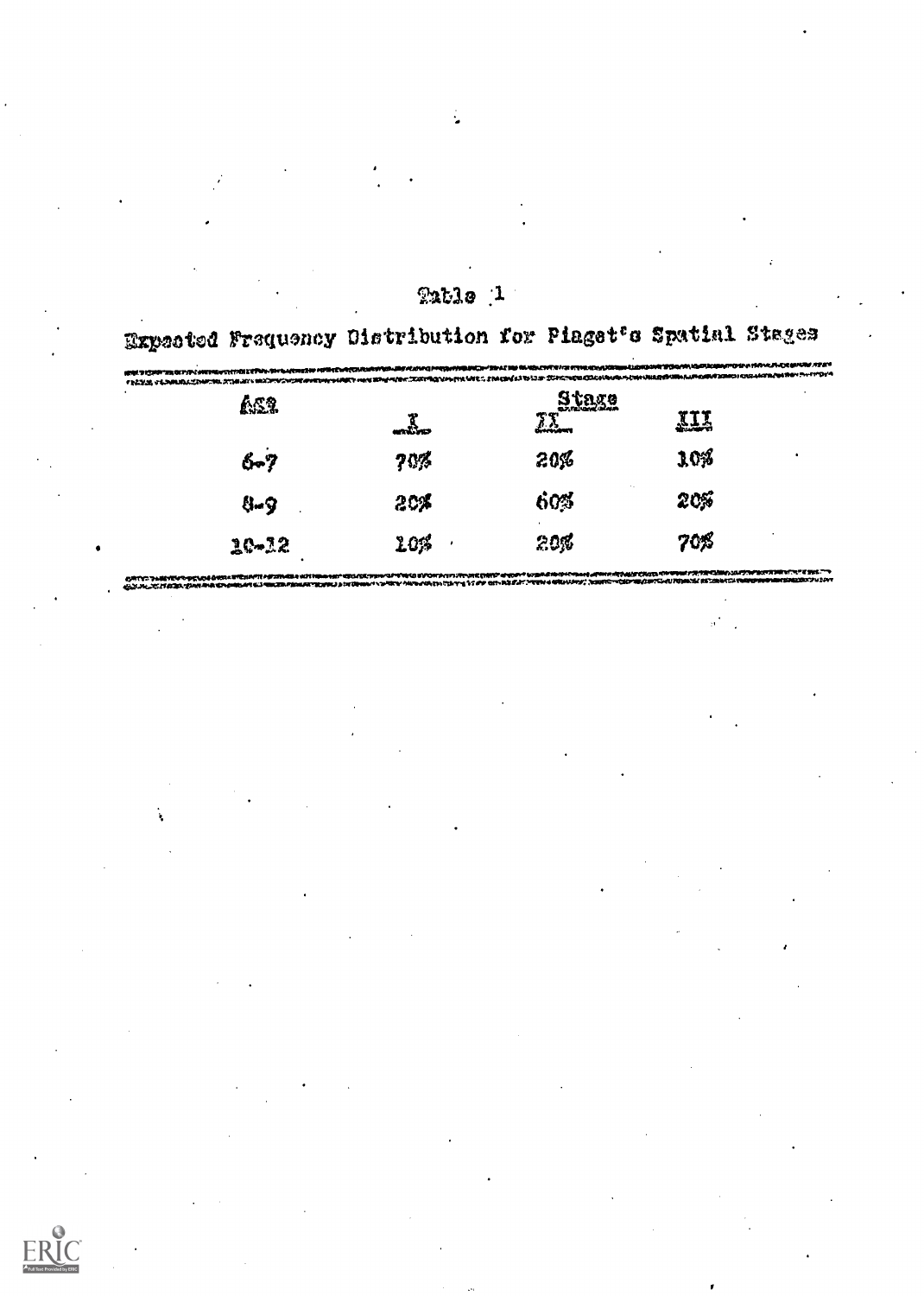# Table Two

|                                                               | <u>Age</u>                              | $\mathbf{I}_{-}$ | <u>Stage</u><br>II      | III                |  |
|---------------------------------------------------------------|-----------------------------------------|------------------|-------------------------|--------------------|--|
| <b>Expected</b>                                               | $6 - 7$                                 | 23.1             | 6.6                     | 3.3                |  |
|                                                               | $8 - 9$                                 | 8.6              | 25.8                    | 8.6                |  |
|                                                               | $10 - 12$                               | 4.4              | 8.8                     | 30.8               |  |
|                                                               |                                         |                  |                         |                    |  |
| Observed                                                      | $6 - 7$                                 | 22               | 8                       | $\mathbf{3}$       |  |
| <b>Total Stage</b>                                            | $8 - 9$                                 | 12               | $\mathbf{15}$           | 16                 |  |
|                                                               | <u>10-12</u>                            | $\mathbf 0$      | $\overline{\mathbf{4}}$ | 40                 |  |
|                                                               | $x^2 = 22.38, p \le 0.01$               |                  |                         |                    |  |
|                                                               |                                         |                  |                         |                    |  |
| Observed                                                      | $6 - 7$                                 | 29               | 4                       | $\mathbf 0$        |  |
| Verbal Stage 8-9                                              |                                         | 22               | 9                       | 12                 |  |
|                                                               |                                         |                  | 5                       | 38                 |  |
|                                                               | $x^2 = \frac{10-12}{44.95, p < 0.01}$   |                  |                         |                    |  |
| Observed                                                      | $6 - 7$                                 | 23               | 5                       | 5                  |  |
| Spatial                                                       | $8 - 9$                                 | 16               | 12                      | 15                 |  |
|                                                               |                                         |                  | $\overline{\mathbf{3}}$ | 40                 |  |
| Stages-<br>Circles $X^2 = \frac{10-12}{28.97}$ , $p \lt 0.01$ |                                         |                  |                         |                    |  |
|                                                               |                                         |                  |                         |                    |  |
| Observed                                                      | $6 - 7$                                 | 18               | 9                       | 6                  |  |
| Spatial                                                       | $8 - 9$                                 | 11               | 12                      | 20                 |  |
| Stages-                                                       | $x^2 = \frac{10-12}{36.57, p \le 01}$   |                  | $\overline{3}$          | <b>.</b>           |  |
| Props                                                         |                                         |                  |                         |                    |  |
| Observed                                                      | $6 - 7$                                 | 14               | 9                       | 10                 |  |
| Nationality 8-9                                               |                                         | 8                | 12 <sup>2</sup>         | 23                 |  |
| <b>Stages</b>                                                 |                                         |                  | $\overline{2}$          | 42                 |  |
|                                                               | $x^2 = \frac{10-3.2}{63.32, p \le .01}$ |                  |                         |                    |  |
| Observed                                                      | $6 - 7$                                 | 31               |                         |                    |  |
| Foreigness                                                    | $8 - 9$                                 | 29               |                         | $\mathbf{2}$<br>11 |  |
| <b>Stages</b>                                                 |                                         |                  | 0<br>3<br>2             | 36                 |  |
| $x^2$                                                         | $\frac{10-12}{85.74, p \cdot .01}$      |                  |                         |                    |  |
|                                                               |                                         |                  |                         |                    |  |

## Expected Versus Observed Frequencies for Total Sample on the Geographic Stages Test and Subtests

 $\mathbf{I}$ 

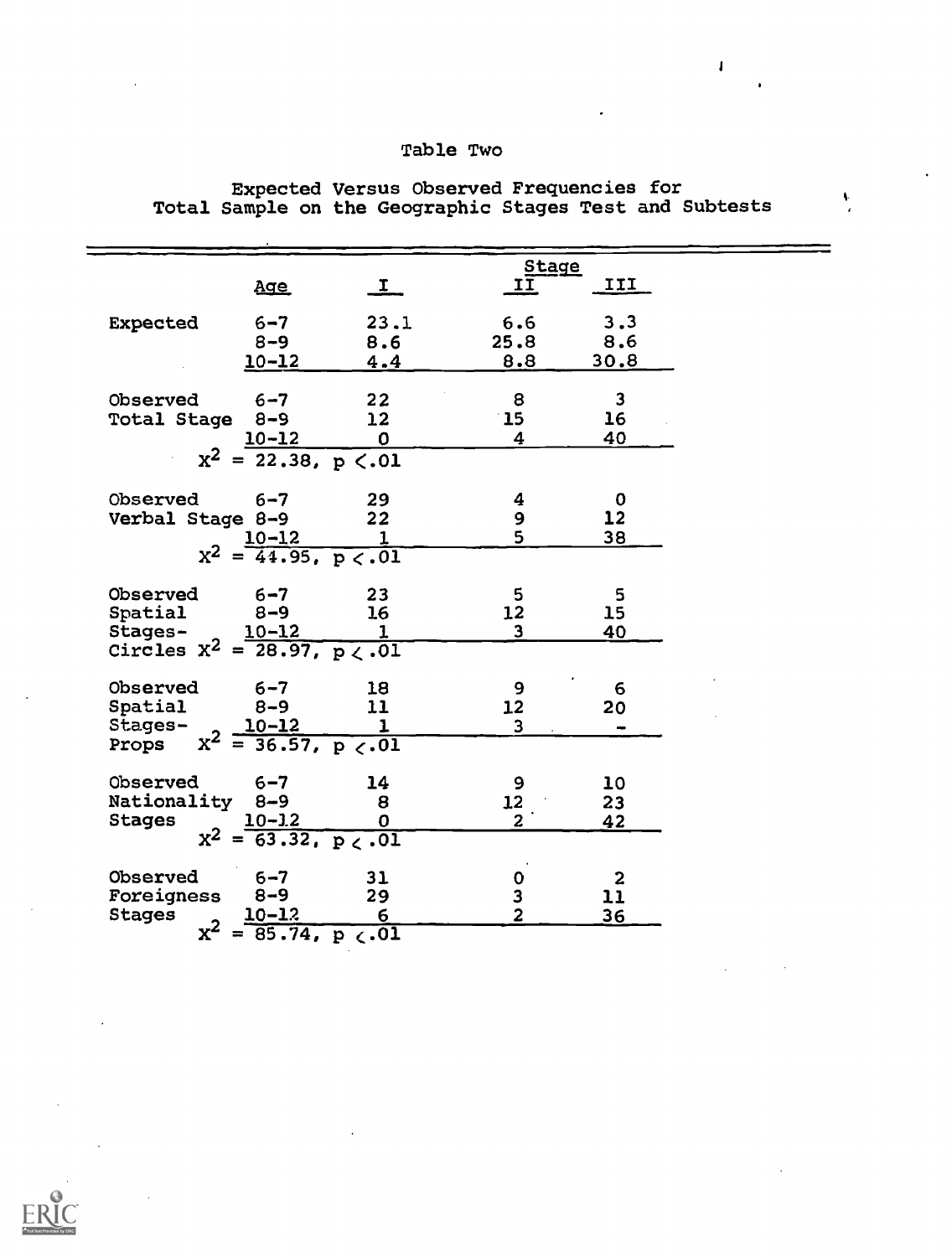One Way Analysis of Variance for Differences Between

| Variable                  | Source                       | יע                      | W3                  | P        |
|---------------------------|------------------------------|-------------------------|---------------------|----------|
| Verbal Stoge              | Age<br>Error                 | $\boldsymbol{z}$<br>117 | 45.20<br>.49        | 92.71*** |
| Spatial Stage-<br>Circles | $\Lambda$ ge<br><b>Expor</b> | 2<br>117                | 20.65<br>.48        | 43.46*** |
| Spatial Stage-<br>Props   | Ago<br>Frror                 | 2<br>117                | 15.40<br>$\cdot$ 47 | 32.64444 |
| Nationality Stage         | Age<br>Error                 | $\boldsymbol{z}$<br>117 | 11.44<br>.44        | 26.14665 |
| Foreignnass Stage         | Age<br>Error                 | $\boldsymbol{z}$<br>117 | 25.29<br>53ء        | 48,09404 |
| Total Stage.              | <b>Age</b><br>Error          | $\boldsymbol{z}$<br>117 | 21.75<br>. 39       | 51.14456 |

Mittel Marsh Mary of Mary and the color of the color of the color of the color

4

 $\lambda$ 

\*\*\* p< .001

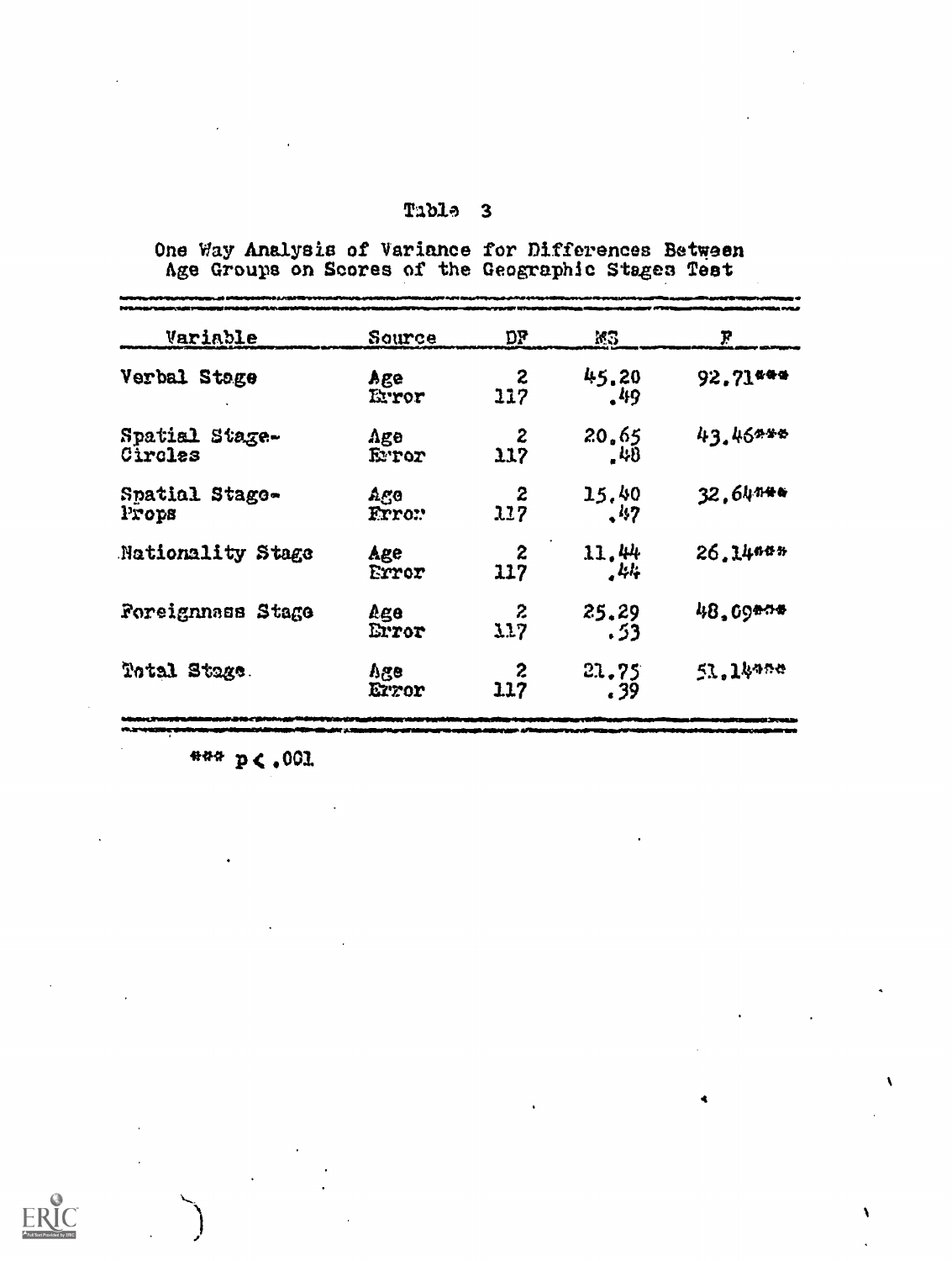| Source                     |                 | KS_          | $\mathbf{F}$        |
|----------------------------|-----------------|--------------|---------------------|
| Sox<br>Error               | <u>າ</u><br>118 | 5.21<br>1.18 | 4.41                |
| Sex<br><b>Exror</b>        | $22\bar{8}$     | 2.70<br>.80  | 3.39                |
| Sex<br>Exter               | <u>ړ</u><br>113 | 1.63<br>.71  | 2.31                |
| Sox<br>Error               | $\frac{1}{118}$ | 1,88<br>.61  | 3,09                |
| Sex<br>Error               | <b>118</b>      | .21<br>.95   | $\mathbf{I}$        |
| <b>Sex</b><br><b>Rrtor</b> | <b>118</b>      | 3.01<br>.72  | 4.190               |
|                            | $\bullet$       | <b></b>      | asaDemburga m<br>∼∽ |

One Way Antlyses of Variance for Differences Between<br>Boys and Girls on Scores of the Geographic Stages Test

 $*$  p<.05

 $\bar{\mathbf{v}}$ 

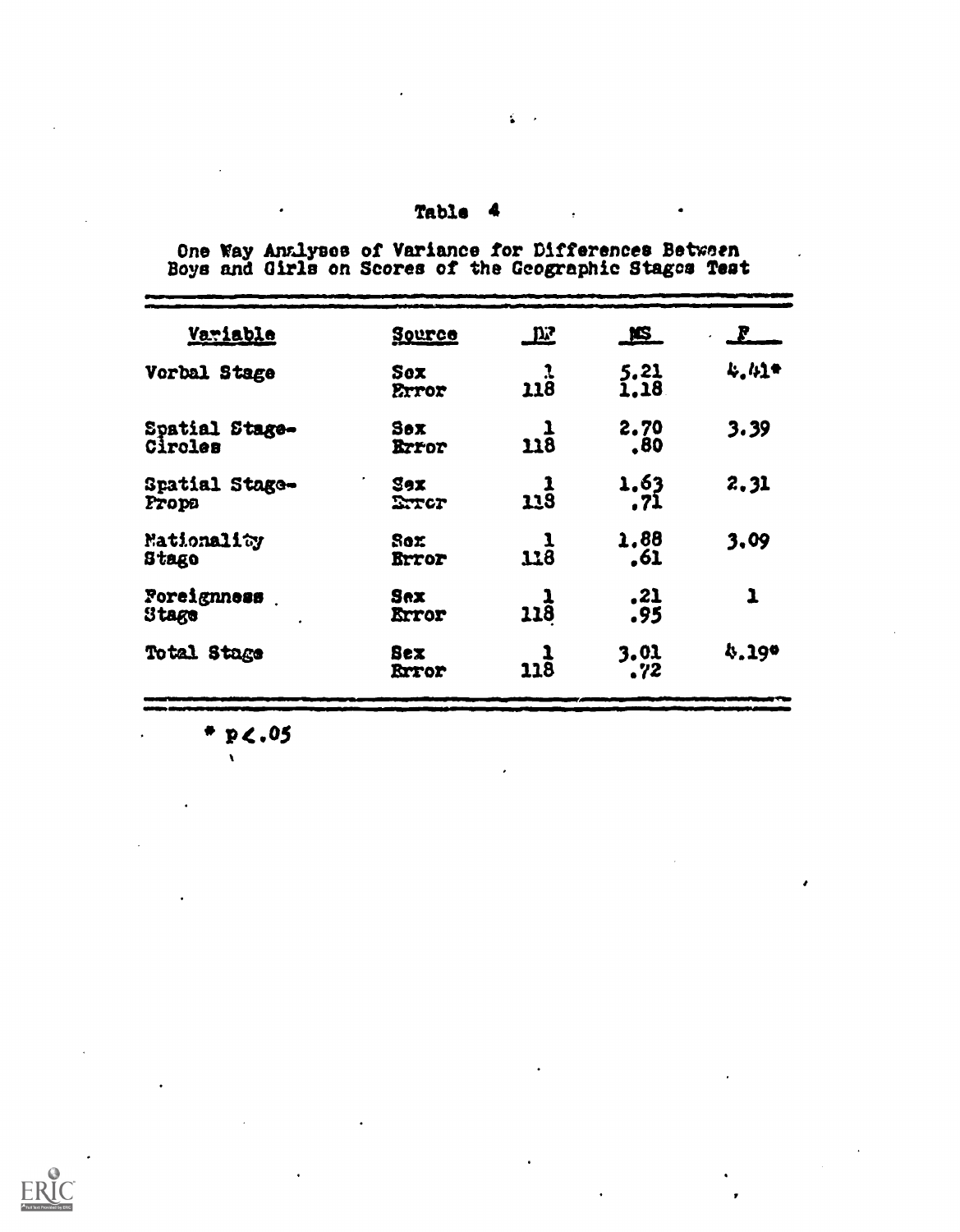# One Way Analysis of Variance for Differences<br>Between Rural and Urban Children on<br>Scores of the Geographic Stages Test

| Variable                  | Source                                 | <u>DP</u> | <u>ns.</u>            | <u>E.</u> |  |
|---------------------------|----------------------------------------|-----------|-----------------------|-----------|--|
| Verbal Stage              | <b>Residence</b><br>Error              | 1<br>118  | $.40^{\circ}$<br>1.22 | 1         |  |
| Spatial Stage-<br>Circles | Residence <sup>-</sup><br><b>Error</b> | 1<br>118  | 2,70<br>,80           | 3.39      |  |
| Spatial Stage-<br>Props   | Residence<br>Error                     | 1<br>118  | 1,63<br>.71           | 2.31      |  |
| Nationality<br>Stage      | Residence<br>Error                     | 1<br>118  | 2.41<br>.60           | 3.99*     |  |
| Poreignness<br>Stage      | Residence<br>Error                     | 1<br>118  | 2.41<br>93            | 2.58      |  |
| Total Stage               | Residence<br>Error                     | 1<br>118  | 1.01<br>.74           | 1.37      |  |
|                           |                                        |           |                       |           |  |

 $P_2(.05)$ 

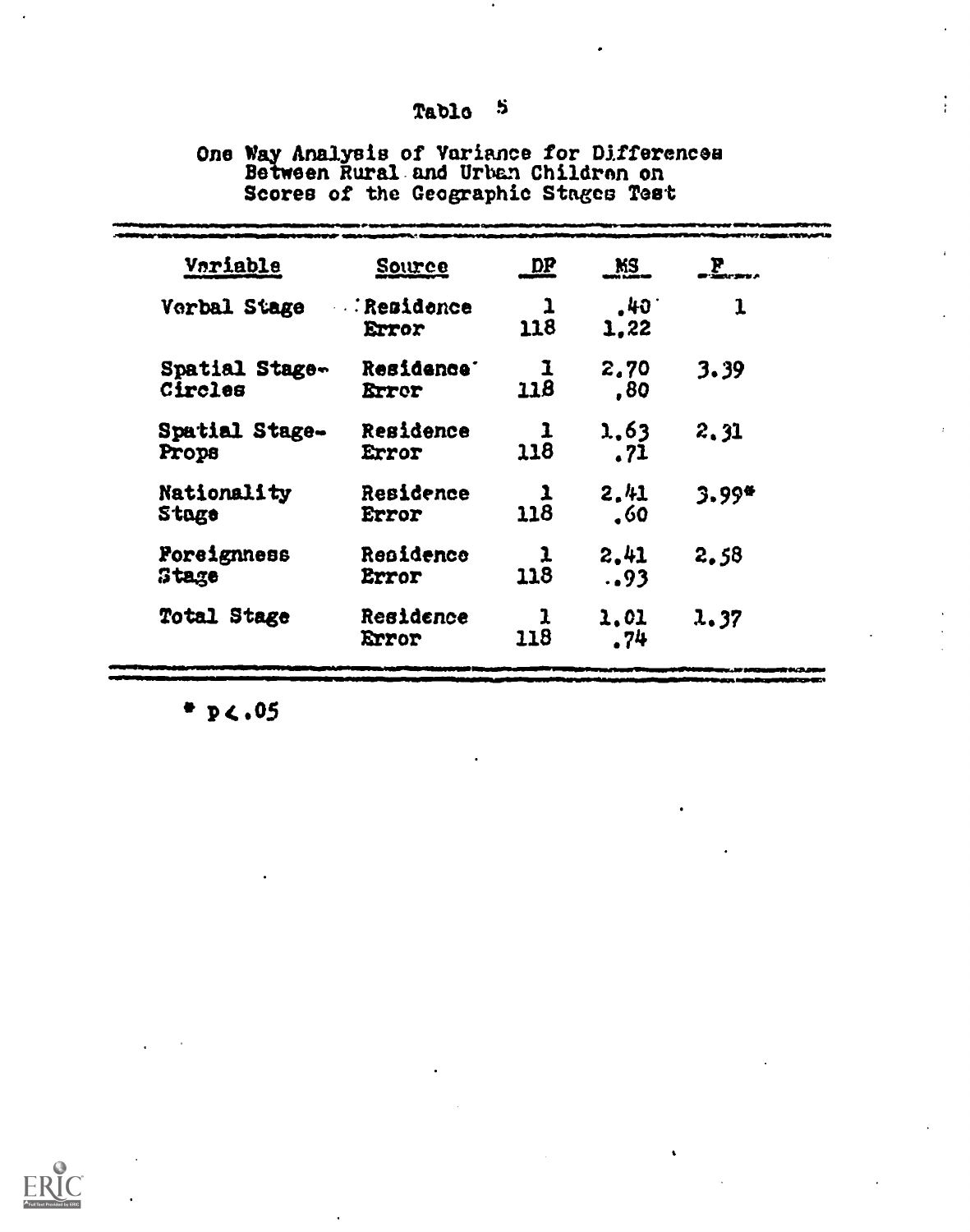One Way Analysis of Variance for Differences<br>Between Upper and Lower Socioeconomic Groups<br>on Scores of the Geographic Stages Test

| <b>Variable</b>           | <u>Source</u>       | יונג | <u>MS</u>           | 2      |
|---------------------------|---------------------|------|---------------------|--------|
| Verbal Stage              | SES<br>Error        | 118  | $\frac{1.36}{1.21}$ | 1, 3.2 |
| Spatial Stage-<br>Circles | SES<br>Errer        | 118  | 3.37<br>.79         | 4.264  |
| Spatial Stage-<br>Props   | <b>SES</b><br>Error | 118  | 1.29<br>.71         | 1.82   |
| Nationality<br>Stage      | SPS<br>Error        | 118  | 2,08<br>.61         | 3.42   |
| Porcignness<br>Stage      | SES<br>Error        | 118  | 4.33<br>.92         | 4.734  |
| Total Stage               | SES<br>Error        | 118  | 1.32<br>.73         | 1.79   |

 $p$  p <.05

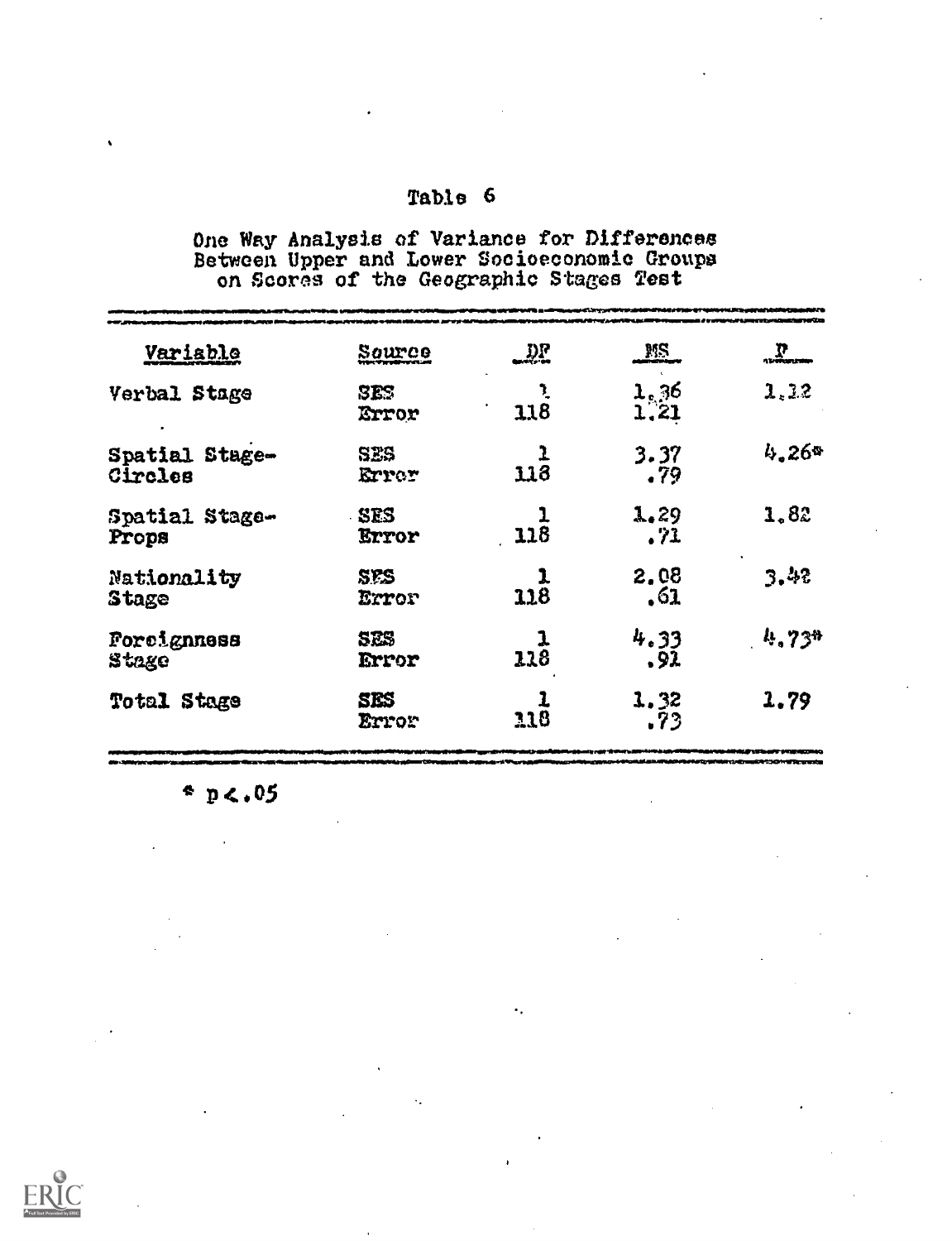|                         | ۱u<br>*<br><b>B12348</b> | ÷<br><b>SEBES</b> | سا<br>•                | လို့                     | --<br>*<br><b>Stage</b><br>Vedisch |                             |                                                                          |
|-------------------------|--------------------------|-------------------|------------------------|--------------------------|------------------------------------|-----------------------------|--------------------------------------------------------------------------|
| Ņ,<br><b>FOO. &gt;d</b> | Foreignnoss              | Mationality       | Spatial<br>Stage-Propa | Spatial<br>Stage-Circles | Geographic                         |                             |                                                                          |
|                         |                          |                   |                        |                          | <b>812844</b>                      | Echse-Circica<br>Eztaisz    |                                                                          |
|                         |                          |                   |                        | • 89***                  | ***84*                             | Stage-Prope<br>Spatial      | Correlations Between Subteste and Total<br>on the Geographic Stages Test |
|                         |                          |                   | 834444                 | <b>Slaat</b>             | ***94"                             | Nationality<br>Stage        |                                                                          |
|                         |                          | ****09"           | • 63¥ **               | <b>68****</b>            | <b>.75****</b>                     | Porelennses<br><b>State</b> | 1931                                                                     |
|                         | ● ◇3##29                 | • のの # 卒立         | $-528 + 12$            | 48820                    | ***88.                             | Total Stage                 |                                                                          |

 $\mathcal{L}$ 



**Table** ر<br>په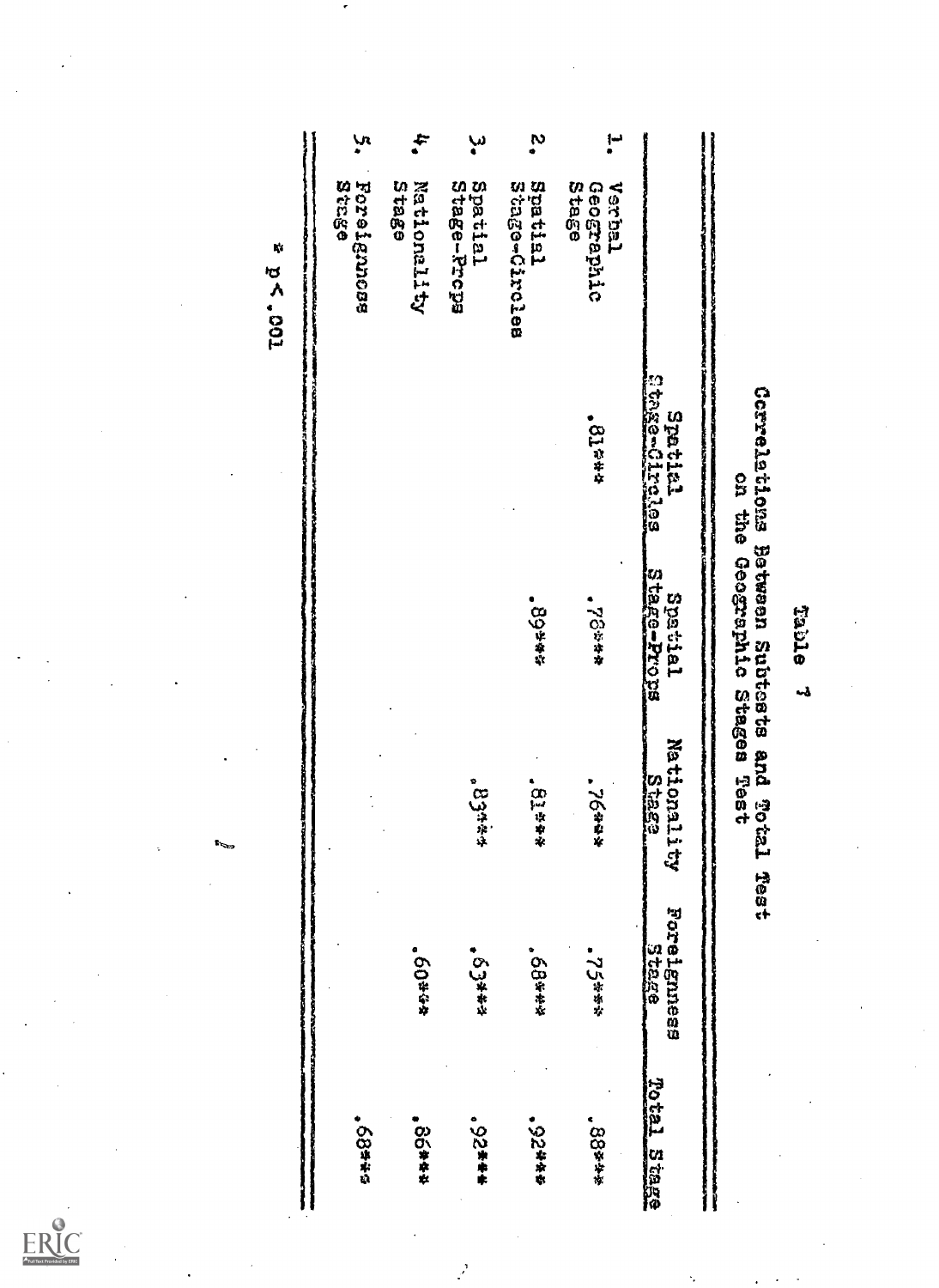$ERIC$ 

ł

k,

**Bable** Ø

 $\boldsymbol{\dot{\varsigma}}$ 

نشد

# Correlations Botween Geographic Stages Teato

|                                 |               |               | Logical Thinking<br><b>Tear</b> |               |               |
|---------------------------------|---------------|---------------|---------------------------------|---------------|---------------|
| f Separate Separate             | <b>Single</b> | <b>Matrix</b> | Row & Column                    | Includion     | Tetor         |
| OBERS TERRICO                   | ないそつい         | <b>SURRER</b> | ななななに、                          | ∙€∫€          | ****99        |
| Circles<br>Spatial Stage-       | ● いのゆやや       | $53*$         | 453457                          | "以心事卒卒        | <b>ARRAHA</b> |
| spatial Staga-<br><b>Sileng</b> | 31444         | ****84*       | 经济特色作                           | <b>*50***</b> | ● 小企业参加       |
| Nationality Stage               | こうきゅう         | ***8#*        | 。ここがやま                          | 5.974888      | $55***$       |
| Foreignness Stage               | °°≈#          | 155354        | *******                         | <b>BO2228</b> | <b>50***</b>  |
| Potel Stage                     | <b>BRB2</b>   | ややきいた         | 443544                          | 。 い?ななな       | 0.01444       |

亦取单 냐<br>샤  $\ddot{\mathbf{z}}$ 

**PAY 7 501**<br>2011<br>2011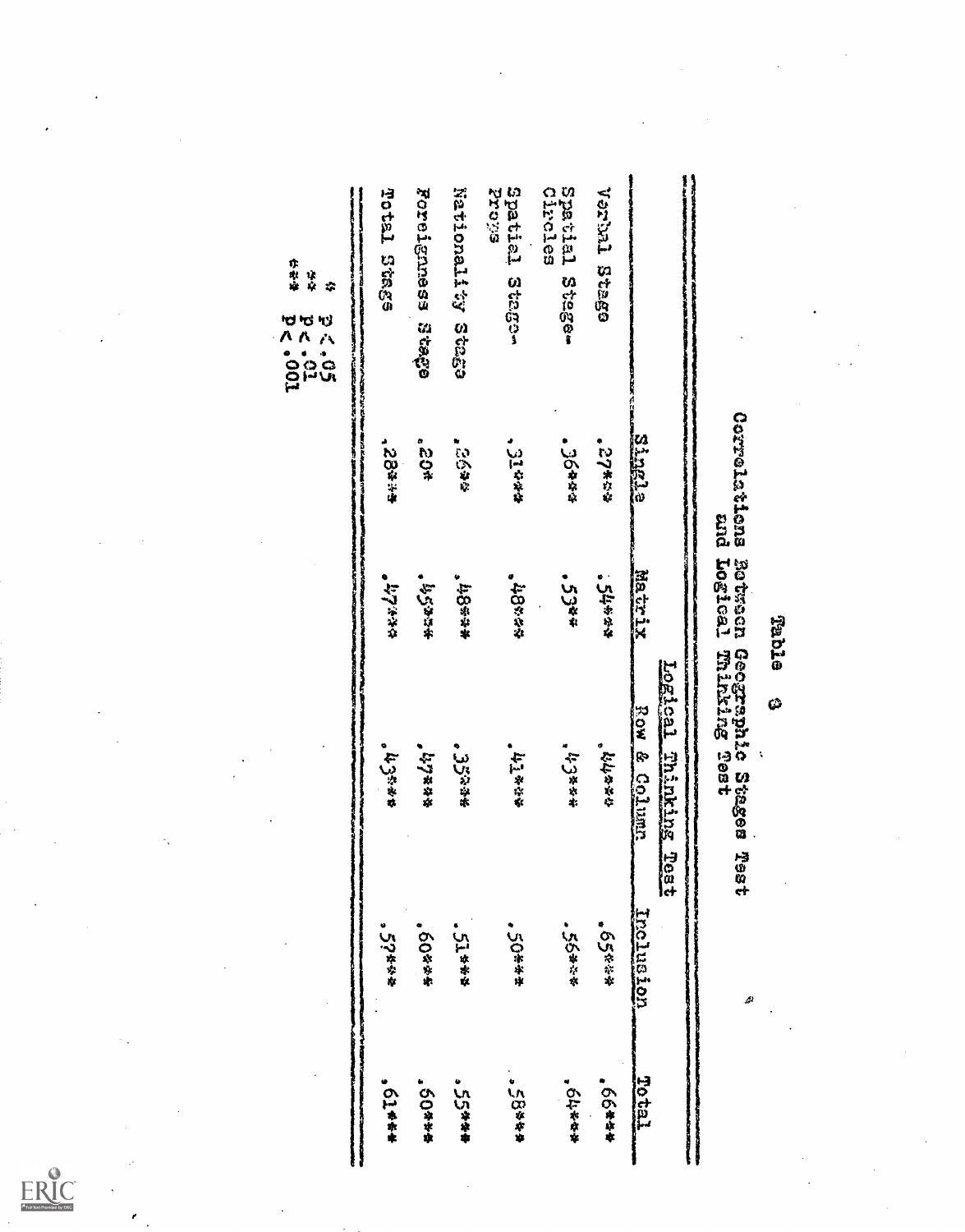| Table | 9 |
|-------|---|
|       |   |

 $\pmb{\mathfrak{t}}$ 

Correlations Between Geographic Stages Test<br>and Attribute Subtests of Logical Thinking Test

|                           |                 | Logical Thinking Test |                     |
|---------------------------|-----------------|-----------------------|---------------------|
|                           | Single          | Double                | Triple              |
| Verbal Stage              | $27$ <i>***</i> | $47$ ***              | $.53$ <sup>**</sup> |
| Spatial Stage-<br>Circles | . ንб***         | $45$ ***              | $.53***$            |
| Spatial Stage-<br>Propa   | $.31***$        | , 1.6444              | .45***              |
| Nationality Stage         | $.26***$        | $45*$ **              | .40444              |
| Foreignness Stage         | $.20*$          | $k$ 4488              | .50***              |
| Total Stage               | $.28$ $*$ $*$   | ,45986                | $.48$ $$            |

 $p < .05$ <br>  $p < .01$ <br>  $p < .001$  $\bullet$  $\mathcal{R}^{\mathcal{M}}$  $4: 46$ 

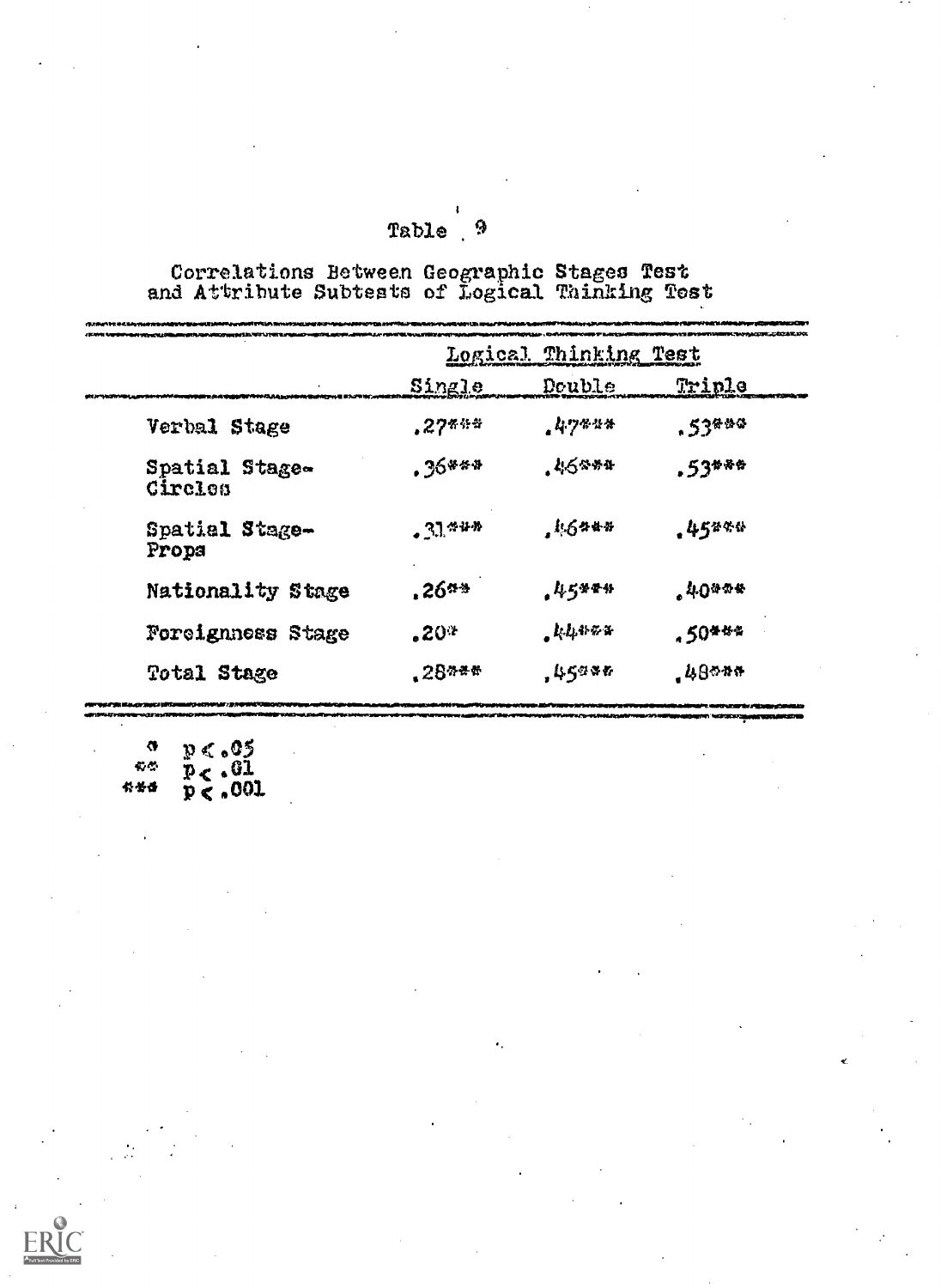Stepwise Multiple Regression Analysis: Prediction of<br>Geographic Stage Score Using Independent Variables<br>of Age, Sex, Residence, and Socioeconomic Status

| <b>Variable</b>                   | Simple r | Multiple r | $r^{\mathcal{L}}$ | change    |
|-----------------------------------|----------|------------|-------------------|-----------|
| Ago                               | .72      | .72        | . 52              | m         |
| STS                               | $-.11$   | .75        | . 56              | .04       |
| Sex                               | .19      | -75        | .57               | 02 ،      |
| $\texttt{Residence}^{\texttt{1}}$ | . 1.1    | 250        | $\bullet$         | $\bullet$ |

<sup>1</sup>Residence was not entered in the final equation because of insufficient F level.